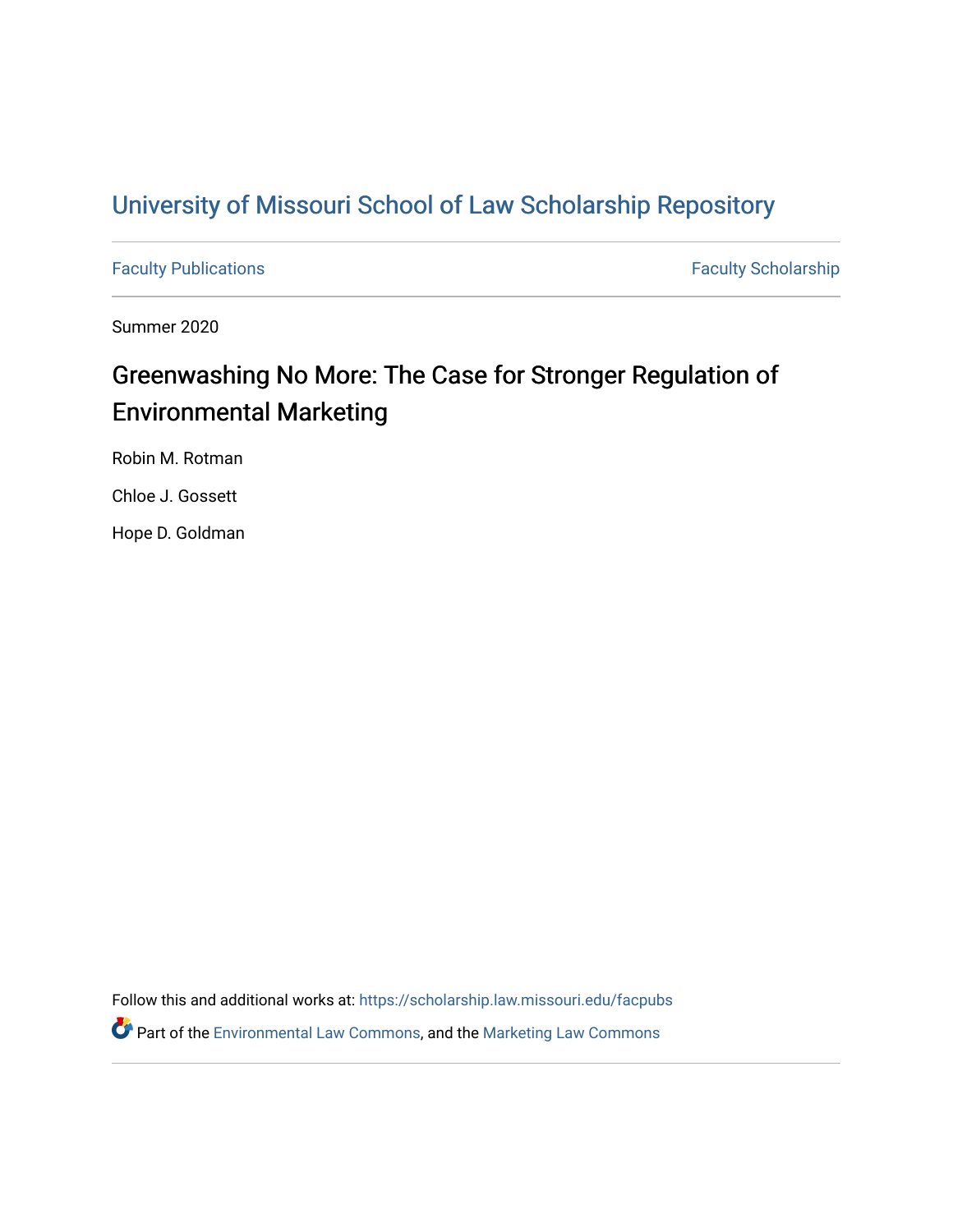# GREENWASHING NO MORE: THE CASE FOR STRONGER REGULATION OF ENVIRONMENTAL MARKETING

## ROBIN M. ROTMAN\*, CHLOE J. GOSSETT\*\*, AND HOPE D. GOLDMAN\*\*\*

*Fraudulent and deceptive environmental claims in marketing (sometimes called "greenwashing") are a persistent problem in the United States, despite nearly thirty years of efforts by the Federal Trade Commission (FTC) to prevent it. This Essay focuses on a recent trend in greenwashing—fraudulent "organic" claims for nonagricultural products, such as home goods and personal care products. We offer three recommendations. First, we suggest ways that the FTC can strengthen its oversight of "organic" claims for nonagricultural products and improve coordination with the USDA. Second, we argue for inclusion of guidelines for "organic" claims in the next revision of the FTC's Guidelines for the Use of Environmental Marketing Claims (often referred to as the "Green Guides"), which the FTC is scheduled to revise in 2022. Finally, we assert that the FTC should formalize the Green Guides as binding regulations, rather than their current form as nonbinding interpretive guidance, as the USDA has done for the National Organic Program (NOP) regulations. This Essay concludes that more robust regulatory oversight of "organic" claims, together with efforts by the FTC to prevent other forms of greenwashing, will ultimately bolster demand for sustainable products and incentivize manufacturers to innovate to meet this demand.*

| I. FEDERAL AND STATE REGULATION OF ENVIRONMENTAL |  |  |  |
|--------------------------------------------------|--|--|--|
|                                                  |  |  |  |
|                                                  |  |  |  |
|                                                  |  |  |  |
|                                                  |  |  |  |

<sup>\*</sup> Robin M. Rotman is an Assistant Professor of Environmental Law and Policy at the University of Missouri. She is also an Adjunct Professor at Georgetown University. Robin received her J.D. from Yale Law School in 2009.

<sup>\*\*</sup> Chloe J. Gossett received her B.S. from the University of Missouri in 2019, with a major in Environmental Science and minor in Mathematics.

<sup>\*\*\*</sup> Hope D. Goldman received her B.S. from Georgetown University in 2019, with a major in Science, Technology, and International Affairs.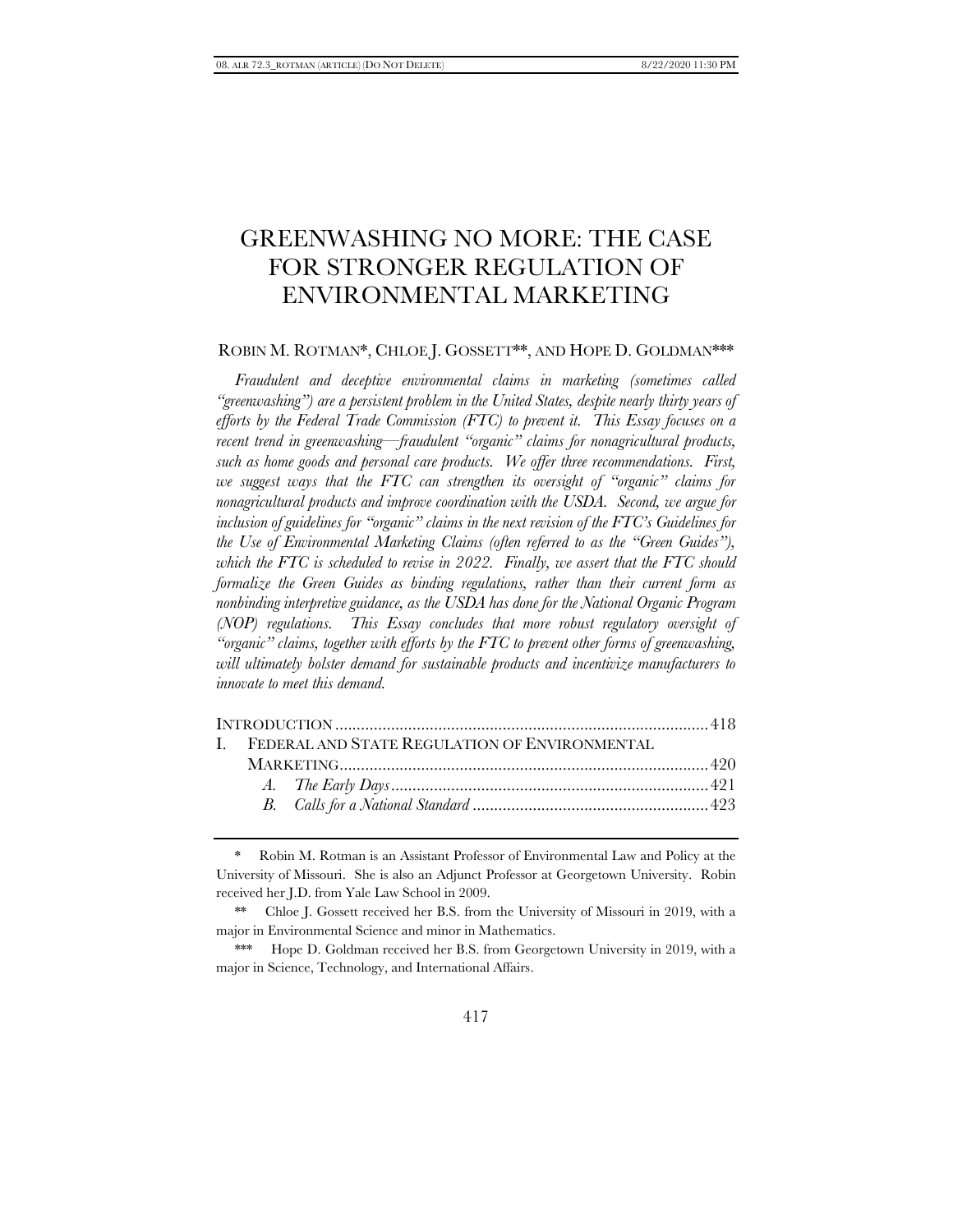|  | II. DECEPTION AND FRAUD REGARDING "ORGANIC" CLAIMS  430      |  |
|--|--------------------------------------------------------------|--|
|  |                                                              |  |
|  | B. In the Matter of Moonlight Slumber, LLC and FTC v. Truly  |  |
|  |                                                              |  |
|  |                                                              |  |
|  | A. Enhanced FTC Oversight of "Organic" Claims and Improved   |  |
|  |                                                              |  |
|  | B. Revising the Green Guides to Address "Organic" Claims 440 |  |
|  | C. Formalizing the Green Guides as Legislative Rules 442     |  |
|  |                                                              |  |

#### **INTRODUCTION**

Many of today's consumers, particularly Millennials and Gen Z-ers, seek to purchase "sustainable" products and services, and some have expressed a willingness to pay a higher price for "eco-friendly" options. <sup>1</sup> They should be encouraged to do so given the challenges of population growth, rising levels of consumption, heightened scarcity of some resources, and the compounding, deleterious effects of consumptive activities on environmental quality. Unsurprisingly, multinational, multibillion-dollar companies have promoted their sustainability initiatives in recent years. For example, in 2018, Starbucks promised to eliminate plastic straws from its cafés by 2020,<sup>2</sup> McDonalds pledged to cut greenhouse gas emissions by 36% by 2030,<sup>3</sup> and Nestlé committed to making "100% of its packaging recyclable or reusable by 2025."<sup>4</sup>

# **But can eco-consumers be sure they are getting what they pay for?**

The trend toward "green" consumerism in the United States began in the 1970s and 1980s when many Americans developed a heightened awareness

<sup>1.</sup> Sonya Sachdeva et al., *Green Consumerism: Moral Motivations to a Sustainable Future*, 6 CURRENT OP. PSYCHOL. 60, 60, 62 (2015).

<sup>2.</sup> Christina Caron, *Starbucks to Stop Using Plastic Disposable Straws by 2020*, N.Y. TIMES (July 9, 2018), https://www.nytimes.com/2018/07/09/business/starbucks-plastic-straws.html.

<sup>3.</sup> Zlati Meyer, *McDonald's Plans Dramatic Cut in Greenhouse Gases*, USA TODAY (Mar. 20, 2018, 4:00 AM), https://www.usatoday.com/story/money/2018/03/20/mcdonalds-planscut-its-greenhouse-gas-emissions-36-2030/439755002/.

<sup>4</sup>*.* Press Release, Nestlé, Nestlé Accelerates Action to Tackle Plastic Waste (Jan. 15, 2019), https://www.nestle.com/media/pressreleases/allpressreleases/nestle-action-tackle-pl astic-waste.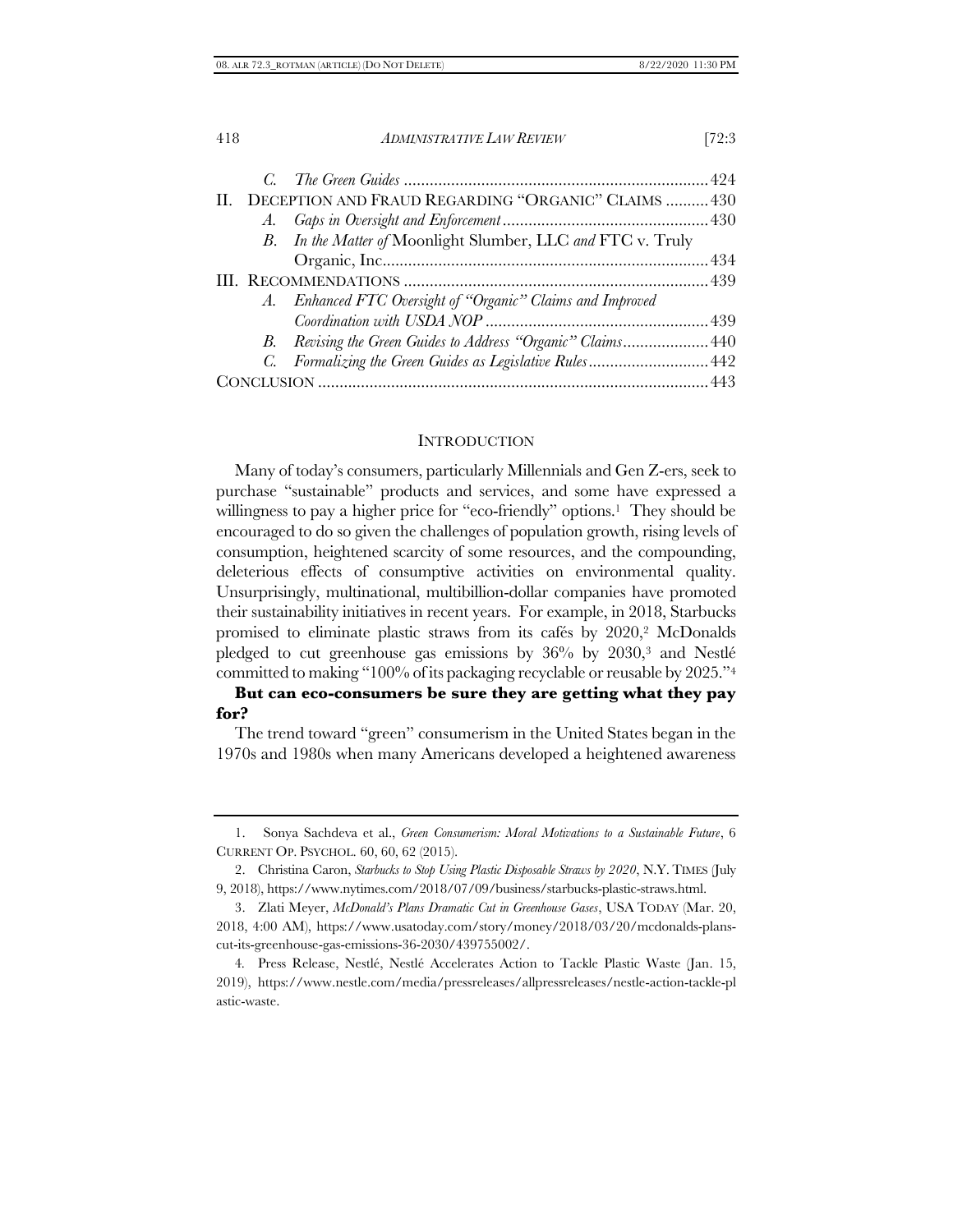<span id="page-3-2"></span>of environmental issues. <sup>5</sup> Manufacturers, and the marketing and advertising firms working for them, responded to this new consumer preference by touting the supposed environmental benefits of their products. False or misleading environmental claims became more common, with some producers changing their labels and ad campaigns—and nothing else. <sup>6</sup> This practice is known as "greenwashing."<sup>7</sup>

<span id="page-3-1"></span><span id="page-3-0"></span>Unfortunately for consumers, fabricated environmental marketing claims can be more problematic than other forms of deceptive advertising because they are particularly difficult to substantiate. <sup>8</sup> While consumers can determine, say, which brand of paper towels is more absorbent, they cannot readily verify whether the paper towels are organic or how long they will take to decompose in a landfill. Environmental marketing claims are also complex due to the interconnected nature of environmental issues reducing one aspect of a company's footprint does not mean that the totality of its operations are "green."

Despite these challenges, "green" consumerism continues to gain momentum. "Green" goods have become a status symbol. A 2007 *New York Times* article reported that the number one reason for purchasing a Prius is that "it makes a statement about me" because "it shows the world that its owner cares."9 In a similar vein, a 2010 study found that consumers are motivated to purchase "green" products when they believe it will elevate their social status. <sup>10</sup> And among young adults between ages eighteen and thirty, a 2014 study showed emotion often motivates "green" purchasing decisions. 11

8*. See* Jamie A. Grodsky, *Certified Green: The Law and Future of Environmental Labeling*, 10 YALE J. ON REG. 147, 150 (1993).

9*. See* Micheline Maynard, *Say 'Hybrid' and Many People Will Hear 'Prius'*, N.Y. TIMES (July 4, 2007), https://www.nytimes.com/2007/07/04/business/04hybrid.html (comparing the hybrid-electric Prius vehicle to the rubber "issue bracelets" that show support for specific causes).

10. Vladas Griskevicius et al., *Going Green to be Seen: Status, Reputation, and Conspicuous Conservation*, 98 J. PERSONALITY & SOC. PSYCHOL. 392, 399 (2010).

11*. See* Maturos Kanchanapibul et al., *An Empirical Investigation of Green Purchase Behaviour Among the Young Generation*, 66 J. CLEANER PROD. 528, 528, 533 (2014).

<sup>5</sup>*. See* David Gibson, Comment, *Awash in Green: A Critical Perspective on Environmental Advertising*, 22 TUL. ENVTL. L.J. 423, 426, 428–29 (2009); *see also* EPA, ASSESSING THE ENVIRONMENTAL CONSUMER MARKET 3–4 (1991) (reviewing surveys in the 1990s of Americans' increased environmental awareness).

<sup>6</sup>*. See* Roger D. Wynne, Note, *Defining "Green": Toward Regulation of Environmental Marketing Claims*, 24 U. MICH. J. L. REFORM 785, 787 (1991).

<sup>7.</sup> For a discussion on types of greenwashing and its potential consequences, see Nick Feinstein, Note, *Learning from Past Mistakes: Future Regulation to Prevent Greenwashing*, 40 B.C. ENVTL. AFFS. L. REV. 229, 233–34 (2013).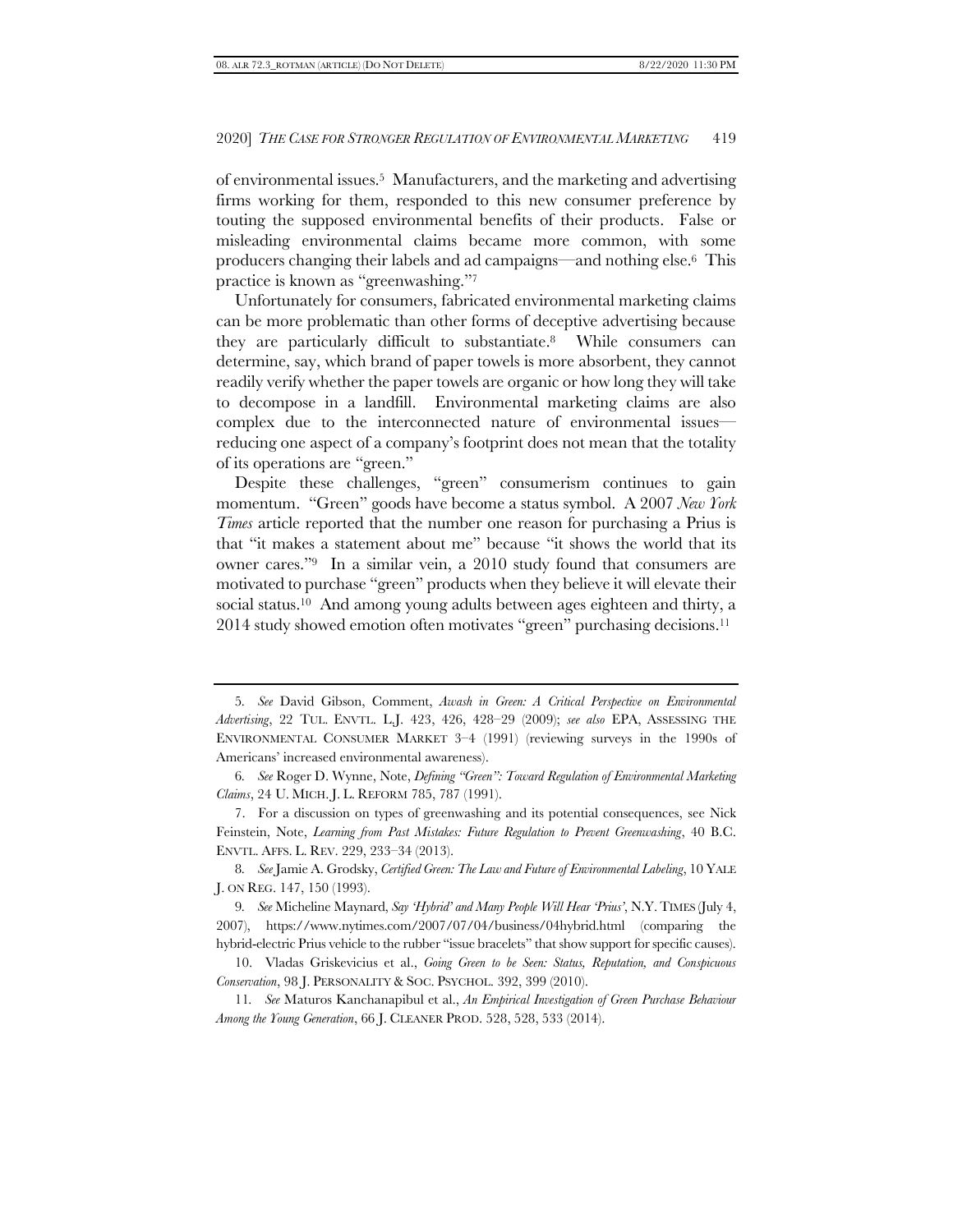This Essay argues that existing laws and regulations—facially and asapplied—do not fully prevent deceptive environmental claims in marketing. Part II examines the history of state and federal regulation of environmental marketing, focusing on the *Guidelines for the Use of Environmental Marketing Claims* (often referred to as the "Green Guides") issued by the Federal Trade Commission (FTC or Commission). Part III focuses on the latest trend in greenwashing—fraudulent "organic" claims for nonagricultural products (such as home goods and personal care products). Part IV offers three recommendations: (1) increased FTC oversight and improved coordination with the USDA, (2) inclusion of guidelines for "organic" claims in the next revision of the Green Guides (slated for 2022), and (3) formalizing the Green Guides as binding legislative rules rather than an interpretive guidance document. This Essay concludes that more robust regulatory control over "organic" claims will not only prevent fraud but will also bolster consumer demand for sustainable goods and services generally, and incentivize manufacturers to innovate to meet this demand.

# I. FEDERAL AND STATE REGULATION OF ENVIRONMENTAL MARKETING

This section reviews the history of regulating "green" marketing, beginning with the passage of the Federal Trade Commission Act (FTC Act) in 1914, which established the FTC's broad mandate to prevent deceptive marketing; the development of disparate state regulations regarding environmental marketing in the 1970s and 1980s; issuance of the Green Guides by the FTC in 1992; and recent developments. <sup>12</sup> This section shows that, although the FTC's oversight of environmental claims in marketing has strengthened over time, gaps remain, which are detrimental to manufacturers and consumers alike.

<sup>12.</sup> It should be noted that the Federal Trade Commission (FTC) has promulgated industry-specific rules and guidelines for environmental claims in the automotive, home appliance, and residential construction sectors; however, those rules are outside the scope of this paper. *See, e.g.*, FTC Guide Concerning Fuel Economy Advertising for New Automobiles, 16 C.F.R. § 259.2 (2019); FTC Energy Labeling Rule, 16 C.F.R. § 305.4(a) (2019); FTC Automotive Fuel Ratings, Certification & Posting Rule, 16 C.F.R. § 306.10 (2019); FTC Rule on Alternative Fuels and Alternative Fueled Vehicles, 16 C.F.R. § 309.2 (2019); FTC Recycled Oil Rule, 16 C.F.R. § 311.6 (2019); FTC Labeling and Advertising of Home Insulation Rule, 16 C.F.R. § 460.12 (2019).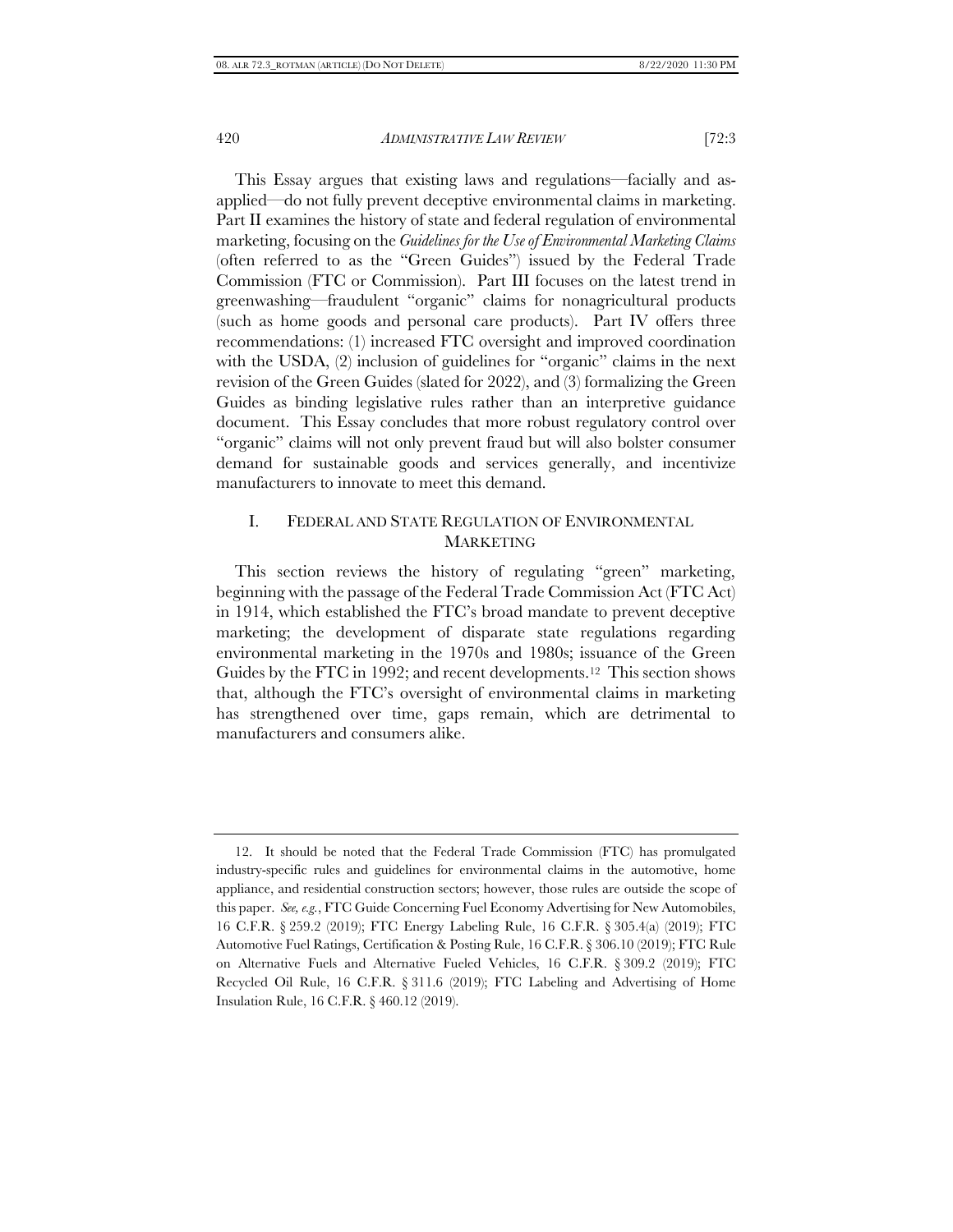# *A. The Early Days*

Deceptive business practices and misleading marketing claims have existed for as long as there has been commercial activity. As such, the United States has had laws protecting consumers and regulating commerce since the 1700s. The U.S. Constitution grants Congress the power to "fix the Standard of Weights and Measures," highlighting the early importance of protecting consumers from deceptive practices. <sup>13</sup> As businesses and the U.S. economy evolved, so did the country's needs for different types of consumer protection. In 1914, Congress passed the FTC Act. <sup>14</sup> The FTC Act established the FTC and charged it with preventing anticompetitive, deceptive, or unfair business practices. 15

Section 5 of the FTC Act prohibits "unfair or deceptive acts or practices in or affecting commerce" and serves as the principal federal law promoting truth in advertising and other marketing materials. <sup>16</sup> The FTC deems actions to be "decept[ive]" if there is "a representation, omission or practice that [misleads] the consumer acting reasonably in the circumstances, to the consumer's detriment."17 Section 5 enumerates the various enforcement tools at the FTC's disposal. <sup>18</sup> The most commonly used remedy for unfair or deceptive marketing is a cease and desist order. <sup>19</sup> The FTC may also pursue penalties or order corrective advertising. 20

15*. See* 15 U.S.C. § 45(a)(2) ("The Commission is hereby empowered and directed to prevent persons, partnerships, or corporations . . . from using unfair methods of competition in or affecting commerce and unfair or deceptive acts or practices in or affecting commerce.").

16*. See id.* § 45(a)(1) (declaring unlawful "unfair methods of competition").

17. FTC, Policy Statement on Deception (Oct. 14, 1983), *appended to* Cliffdale Associates, Inc., 103 F.T.C. 110 (1984), https://www.ftc.gov/sites/default/files/documents/commission\_d ecision\_volumes/volume-103/ftc\_volume\_decision\_103\_january\_-\_june\_1984pages\_103- 203.pdf. In 2015, the FTC issued an "Enforcement Policy Statement on Deceptively Formatted Advertisements." The main purpose of the 2015 Policy Statement was to address deceptive formatting in advertising, and it reaffirmed the definition of "deceptive" first articulated in the 1983 Policy Statement. FTC, ENFORCEMENT POLICY STATEMENT ON DECEPTIVELY FORMATTED ADVERTISEMENTS 1 (2015).

18. 15 U.S.C.  $\S$  45(b)–(m).

19*. See* DEE PRIDGEN ET AL., CONSUMER PROTECTION AND THE LAW § 12:1 (2019–2020 ed. 2019) ("The primary remedy of the FTC is the cease-and-desist orders. These orders constitute a staple ingredient of FTC enforcement. It is also the remedy that has been in existence for the longest period of time.").

20. The FTC may order corrective advertising if the prohibition of future misrepresentations does not sufficiently dispel consumer misperceptions. *See* Warner-Lambert Co. v. FTC, 562 F.2d 749, 761 (D.C. Cir. 1977).

<span id="page-5-0"></span><sup>13.</sup> U.S. CONST. art. I, § 8.

<sup>14.</sup> Act of Sept. 26, 1914, ch. 31, 38 Stat. 717 (codified as amended 15 U.S.C. §§ 41–58).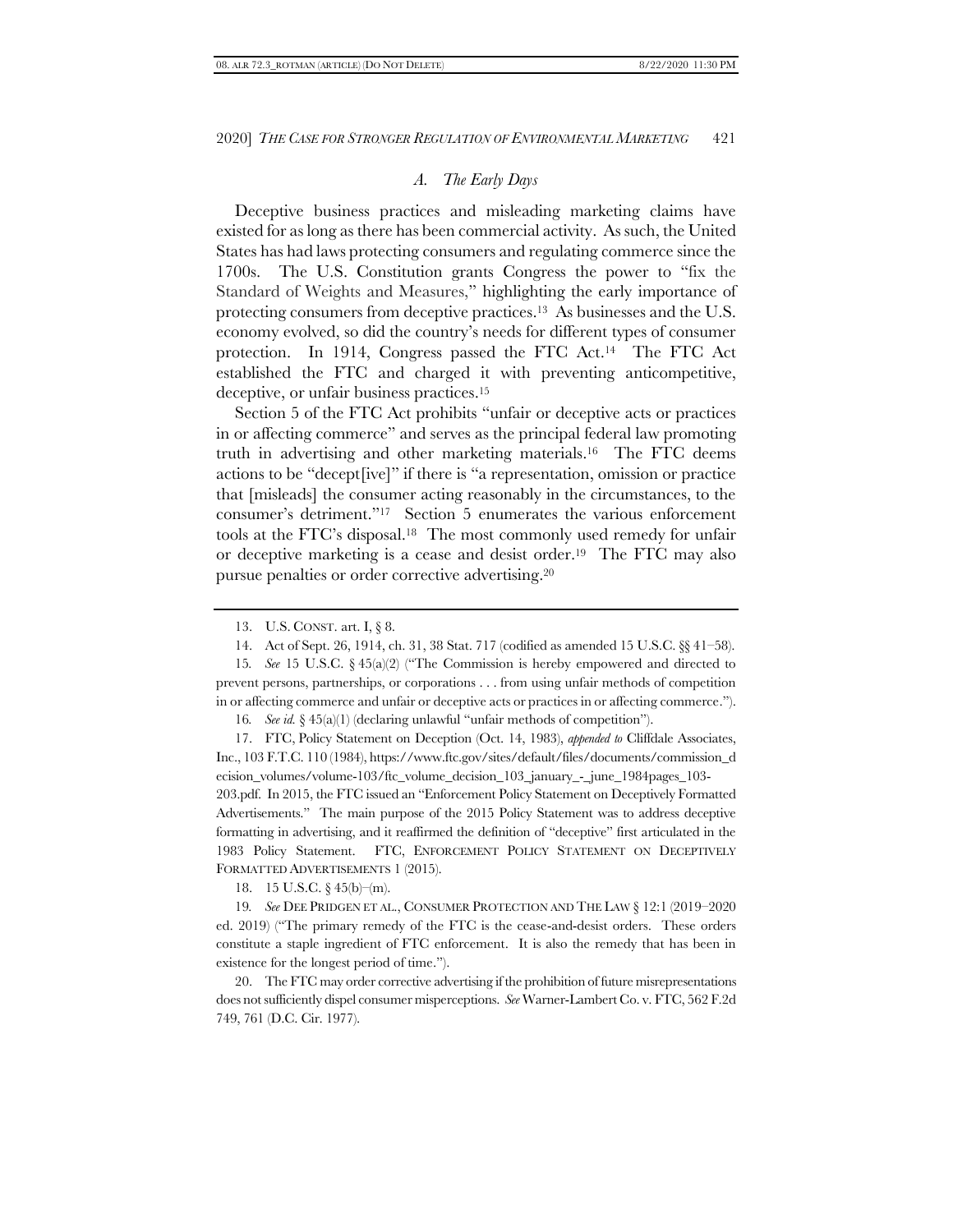With the rise of green consumerism in the 1970s, and the corresponding rise in greenwashing, the FTC began deploying its enforcement tools to address unsubstantiated and misleading environmental claims. Early efforts largely focused on claims of "biodegradable" products. For instance, in 1973, the FTC negotiated with the detergent industry to establish an industry-wide standard for marketing statements relating to biodegradability and phosphorus content of detergents. <sup>21</sup> That same year, the FTC issued a cease and desist order against a milk carton company that had fraudulently claimed its cartons were "completely biodegradable."22 In the 1980s, with concerns about the depleting ozone layer, the FTC issued cease and desist orders against marketers that had wrongfully claimed their products were "ozone friendly."<sup>23</sup>

Throughout the 1970s and 1980s, the Commission pursued enforcement actions against fraudulent environmental marketing claims based on its general authority under  $\S 5$  of the FTC Act. The FTC implemented these initial enforcement efforts piecemeal, under general policy, which led to a climate of frustration for both industry and consumers. At the same time, states were promulgating their own regulations to address the growing problem of fraudulent environmental claims in marketing, and state Attorneys General and consumer groups were enforcing these regulations in state courts. Ultimately, these fragmented efforts made it apparent that the FTC needed to issue nationwide guidance regarding environmental claims in marketing.

<sup>21.</sup> For a discussion of the "Voluntary Guideline Agreement" with the detergent industry, see 1974 FTC ANN. REP. 31, https://www.ftc.gov/sites/default/files/documents/r eports\_annual/annual-report-1974/ar1974\_0.pdf; *see also* Roscoe B. Starek, III, Former Comm'r, FTC, Remarks at The Alliance for Beverage Cartons and the Environment Symposium (Dec. 4, 1996), https://www.ftc.gov/public-statements/1996/12/federal-tradecommissions-green-guides-success-story.

<sup>22.</sup> Ex-Cell-O Corp*.*, 82 F.T.C. 36, 38 (1973), https://www.ftc.gov/sites/default/files/ documents/commission\_decision\_volumes/volume-82/ftc\_volume\_decision\_82\_january\_- \_june\_1973pages\_1-53.pdf#page=36.

<sup>23</sup>*. See, e.g.*, Tech Spray, Inc., 115 F.T.C. 433, 434–35 (1992), https://www.ftc.gov/site s/default/files/documents/commission\_decision\_volumes/volume-115/ftc\_volume\_decision \_115\_january\_-\_december\_1992pages\_433-559.pdf (finding that spray-on cleaning products marketed as "ozone friendly" in fact they contained ozone-depleting chemicals); Zipatone Inc., 114 F.T.C. 376, 377 (1991), https://www.ftc.gov/sites/default/files/documents/commission\_ decision\_volumes/volume-114/ftc\_volume\_decision\_114\_\_january\_-\_december\_1991pages \_367-485.pdf (discovering spray-on cement product marketed as "ecologically safe" in reality contained an ozone-depleting substance).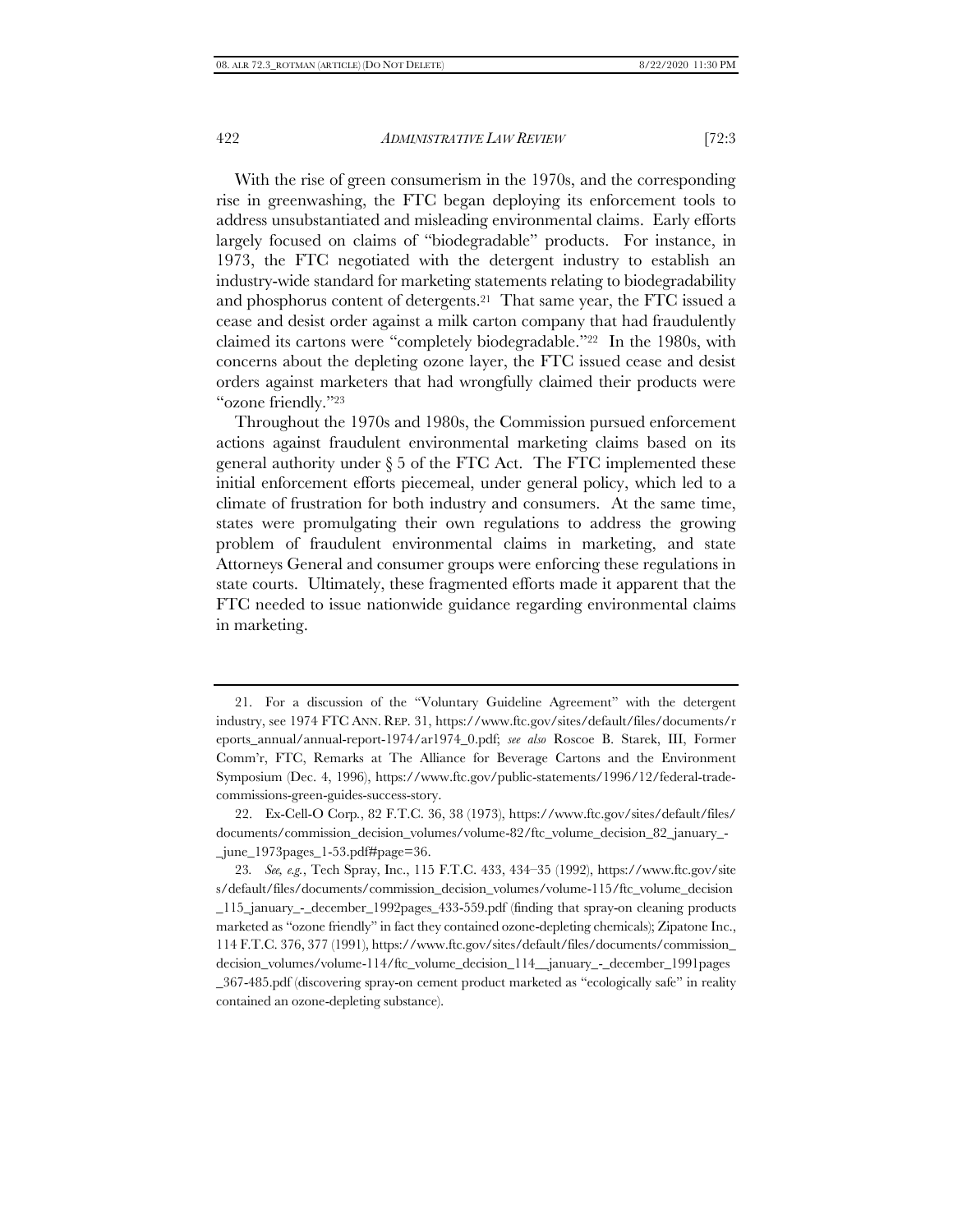#### *B. Calls for a National Standard*

<span id="page-7-0"></span>In the absence of controlling federal rules, many states created their own green marketing laws by the early 1990s to address rampant misleading and unfounded environmental claims. While consumer groups applauded the laws, the nonuniformity of the laws caused frustration for manufacturers. States adopted different standards, which then interfered with interstate commerce. <sup>24</sup> In part, this was a question of stringency, with California leading the charge—as is often the case when it comes to environmental regulations. In Pennsylvania, a proposed bill allowed a product to be labeled "biodegradable" if it decomposed after any length of time,<sup>25</sup> whereas in California, the term could be used only if the product decomposed within one year. <sup>26</sup> Yet, other states banned use of terms entirely. For instance, Rhode Island prohibited "biodegradable" claims in product marketing,<sup>27</sup> complicating the nationwide marketing of biodegradable products.

In 1990, both the National Association of Attorneys General and the National Association of Consumer Agency Administrators were calling for nationwide regulation of "green marketing."28 Both groups adopted similar resolutions requesting that the FTC promulgate environmental marketing guidelines under federal law. <sup>29</sup> Similarly, a task force of ten state Attorneys General published reports in 1990 and 1991 calling for national environmental marketing standards. <sup>30</sup> Environmental groups also called for

25. S. 920, 175th Gen. Assemb., Reg. Sess. § 2 (Pa. 1991).

26. CAL. BUS. & PROF. CODE § 17,508.5 (West Supp. 1993) (repealed 1995).

27*. See* Welsh, *supra* note [24,](#page-7-0) at 1002 (describing R.I. GEN. LAWS § 23-18.14-3 (Supp. 1991), which banned the use of the term biodegradable). This law has since been repealed. *See* Act of July 13, 2000, ch. 282, § 2, 2000 R.I. Pub. Laws 1519–20.

28. *See* Petitions for Environmental Marketing and Advertising Guides; Public Hearings, 56 Fed. Reg. 24,968, 24,969 (May 31, 1991).

29*. See id.* at 24,968–69 ("By resolution adopted March 20, 1990 by the National Association of Attorneys General, the State Attorneys General requested that the FTC, in cooperation with the States and [Environmental Protection Agency (EPA)], develop uniform national guidelines. A similar resolution was adopted by the National Association of Consumer Agency Administrators."); *see also NAAG Urges National Strategy on Energy Shortages, Environmental Marketing Claims*, 58 Antitrust & Trade Reg. Rep. (BNA) 424 (Mar. 22, 1990).

30. CAL. ATT'Y GEN. ET AL., THE GREEN REPORT: FINDINGS AND PRELIMINARY RECOMMENDATIONS FOR RESPONSIBLE ADVERTISING 8–9 (1990); CAL. ATT'Y GEN. ET AL., THE GREEN REPORT II: RECOMMENDATIONS FOR RESPONSIBLE ENVIRONMENTAL ADVERTISING 1 (1991).

<sup>24</sup>*. See* David F. Welsh, Comment, *Environmental Marketing and Federal Preemption of State Law: Eliminating the "Gray" Behind the "Green*,*"* 81 CALIF. L. REV. 991, 995, 1017–18 (1993).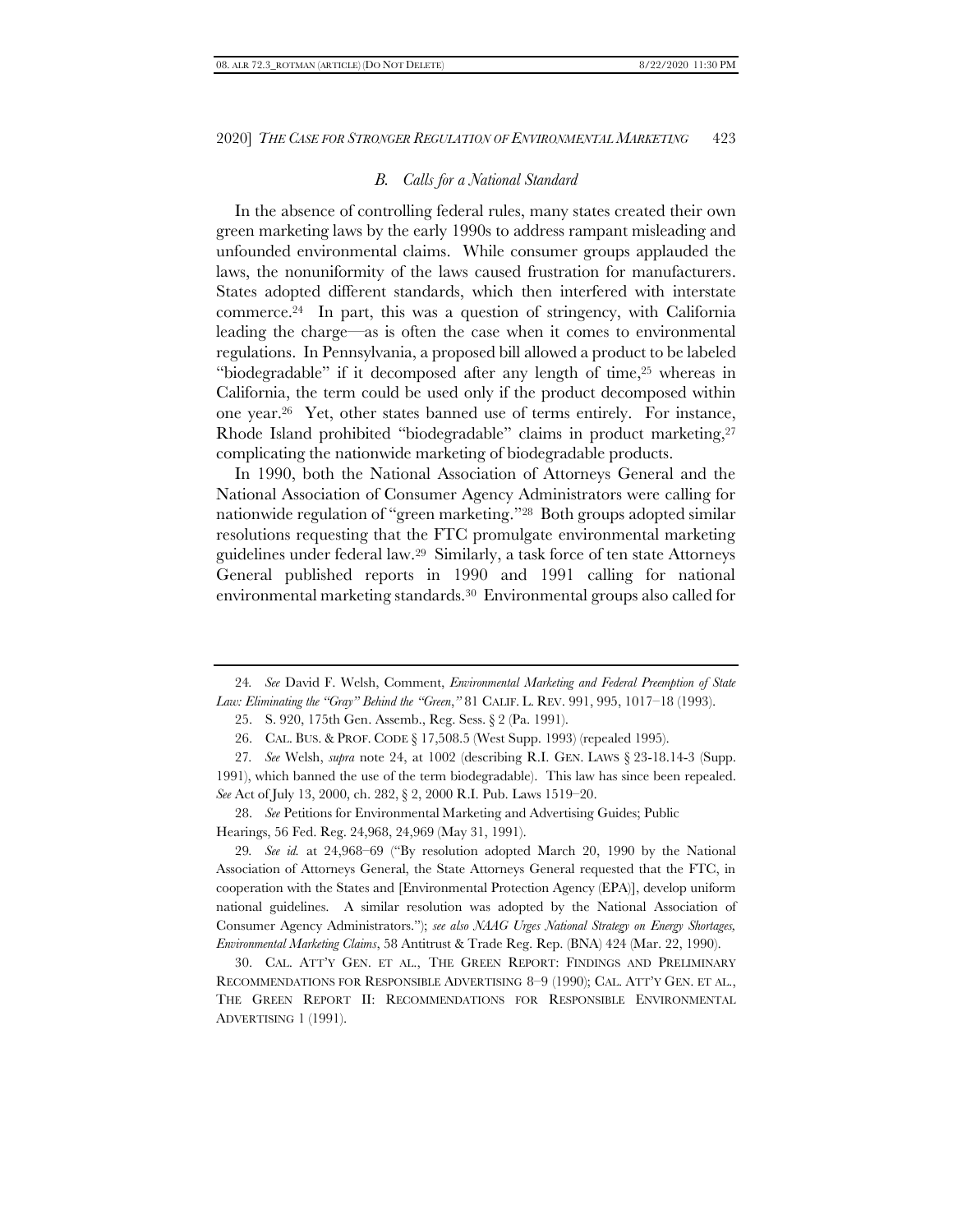this type of regulation. <sup>31</sup> Additionally, the Interagency Task Force on Environmental Marketing Claims was formed between the FTC, the Environmental Protection Agency (EPA), and the White House Office of Consumer Affairs (OCA) to facilitate coordination between federal agencies on this issue. <sup>32</sup> It seemed that all interested parties—from consumers, to industry professionals, to environmental groups, to the regulators themselves—agreed that some form of a national standard was necessary.

# *C. The Green Guides*

By May 1991, the FTC had received four petitions for rulemaking,<sup>33</sup> in addition to other informal requests,<sup>34</sup> asking that it promulgate a uniform national standard for environmental claims in marketing. From these petitions and requests, the FTC began the rulemaking process. The FTC held a two-day public hearing in July 1991, along with an extended comment period lasting 120 days. <sup>35</sup> In the Federal Register notice soliciting public comment, the Commission asked for comments on "what form" the environmental marketing standards should take—ranging from increased enforcement of § 5 of the FTC Act on a case-by-case basis, to interpretative guidance, to binding regulations. 36

The FTC ultimately settled on an interpretative guidance approach. In 1992, the Commission, acting pursuant to its authority under § 5, issued the

<sup>31</sup>*. See* Petitions for Environmental Marketing and Advertising Guides; Public Hearings, 56 Fed. Reg. at 24,969 ("In addition, environmental groups have called for guidance on environmental marketing claims . . . . [e].g. Environmental Action Foundation Press Release, 'Solid Waste Expert Urges State Action Against Bogus "Green Market" Products' (March 14, 1990).").

<sup>32</sup>*. Id.* at 24,968.

<sup>33</sup>*. Id.* at 24,969–70. The petitions were filed by: Mobil Chemical Co. in September 1990; First Brands Corp. on February 5, 1991; the National Food Processors Association and ten other trade associations on February 14, 1991; and the Cosmetic, Toiletry, and Fragrance Association with the Nonprescription Drug Manufacturers Association on April 12, 1991. *Id.*

<sup>34</sup>*. Id.* at 24,968–69; *see also Manufacturers, Retailers Petition FTC to Adopt Uniform Labeling Guidelines*, 60 Antitrust & Trade Reg. Rep. (BNA) 279 (Feb. 21, 1991).

<sup>35.</sup> Petitions for Environmental Marketing and Advertising Guides, 56 Fed. Reg. 37,026, 37,026 (Aug. 2, 1991).

<sup>36.</sup> Petitions for Environmental Marketing and Advertising Guides; Public Hearings, 56 Fed. Reg. at 24,968.The FTC notes that the three possible forms of guidance in this case include: "(1) Increased enforcement of Section 5 on a case-by-case basis and enhanced dissemination of the decisions in such cases; (2) issuance of a trade regulation rule, a binding regulation; and/or (3) issuance of interpretive guides, or guidelines as they sometimes are called." *Id.*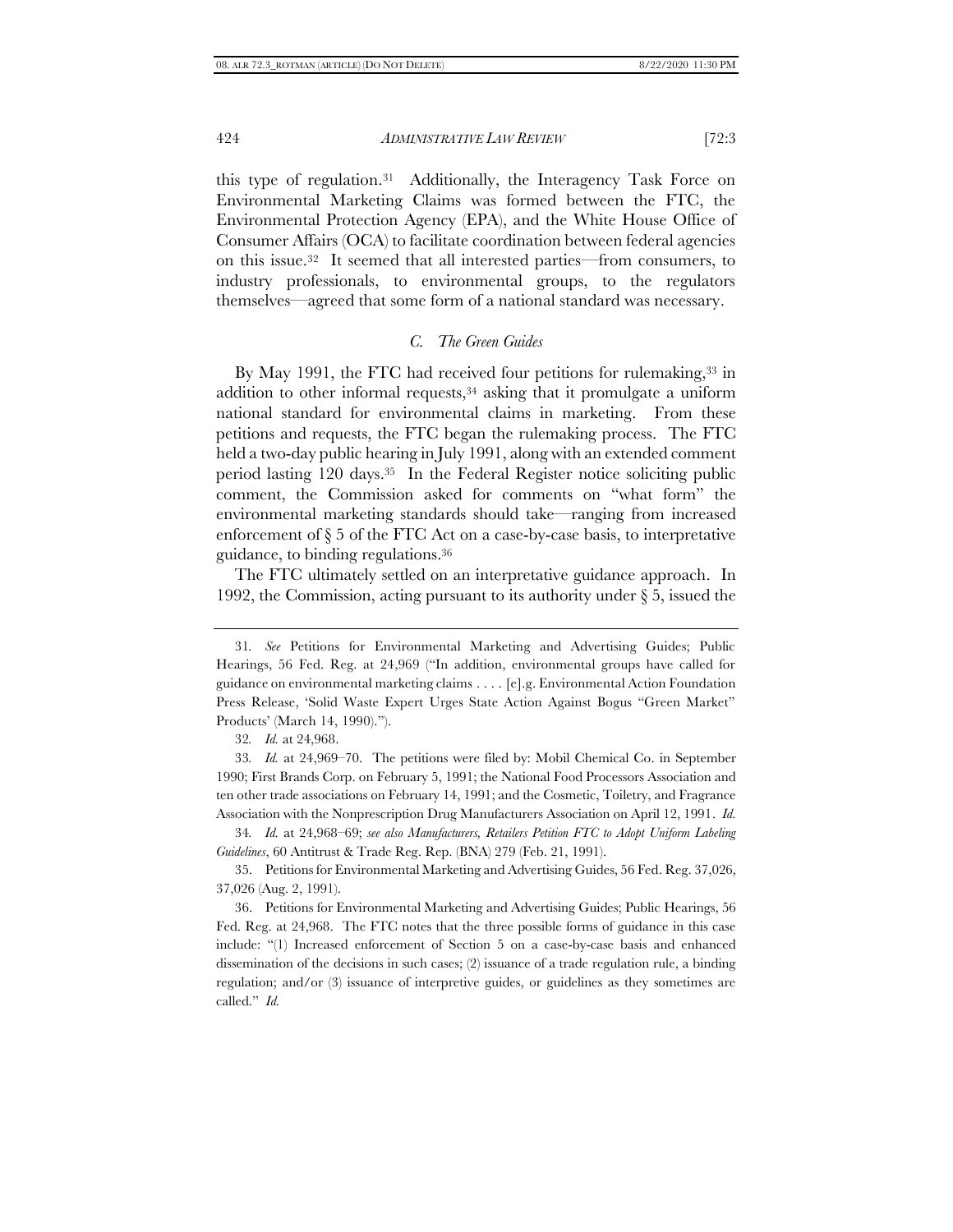*Guides for the Use of Environmental Marketing Claims*, frequently referred to as the "Green Guides."<sup>37</sup> The Green Guides are the FTC's interpretation of the FTC Act as it applies to environmental claims in marketing. <sup>38</sup> They were subsequently revised in 1996, 1998, and 2012. 39

The Green Guides are interpretive guidelines that advise marketers on how to properly make environmental claims. They set forth general principles that apply to environmental claims about products, packaging, or services, when the claims are made in the marketing or sale of an item or service to the public. <sup>40</sup> These principles direct marketers to:

- 1. Use appropriate qualifications and disclosures regarding environmental claims. Disclosures should be "clear and prominent," in "plain language and sufficiently large type," located in "close proximity to the qualified claim." Marketers should "avoid making inconsistent statements or using distracting elements that could undercut or contradict the disclosure."<sup>41</sup>
- 2. Make clear whether their claim pertains to the entirety of a product, just one component of the product, or just the packaging. The Green Guides provide the following example:

A plastic package containing a new shower curtain is labeled "recyclable" without further elaboration. Because the context of the claim does not make clear whether it refers to the plastic package or the shower curtain, the claim is deceptive if any part of either the package or the curtain, other than minor, incidental components, cannot be recycled. 42

3. Avoid overstating environmental attributes or benefits. The Green Guides provide the following example: "An area rug is labeled '50% more recycled content than before.' The manufacturer increased the recycled content of its rug from 2% recycled fiber to 3%. Although the claim is technically true, it likely conveys the false impression that the manufacturer has increased significantly the use of recycled fiber."<sup>43</sup>

43*. Id.* § 260.3(c).

<sup>37</sup>*. See* Guides for the Use of Environmental Marketing Claims, 57 Fed. Reg. 36,363, 36,363 (Aug. 13, 1992). The Green Guides are currently codified at 16 C.F.R. pt. 260 (2019).

<sup>38.</sup> Guides for the Use of Environmental Marketing Claims, 75 Fed. Reg. 63,552, 63,553 (Oct. 15, 2010).

<sup>39.</sup> *See* 61 Fed. Reg. 53,311 (Oct. 11, 1996); 63 Fed. Reg. 24,240 (May 1, 1998); 77 Fed. Reg. 62,122 (Oct. 11, 2012).

<sup>40.</sup> 16 C.F.R. § 260.1(c).

<sup>41</sup>*. Id.* § 260.3(a).

<sup>42</sup>*. Id.* § 260.3(b).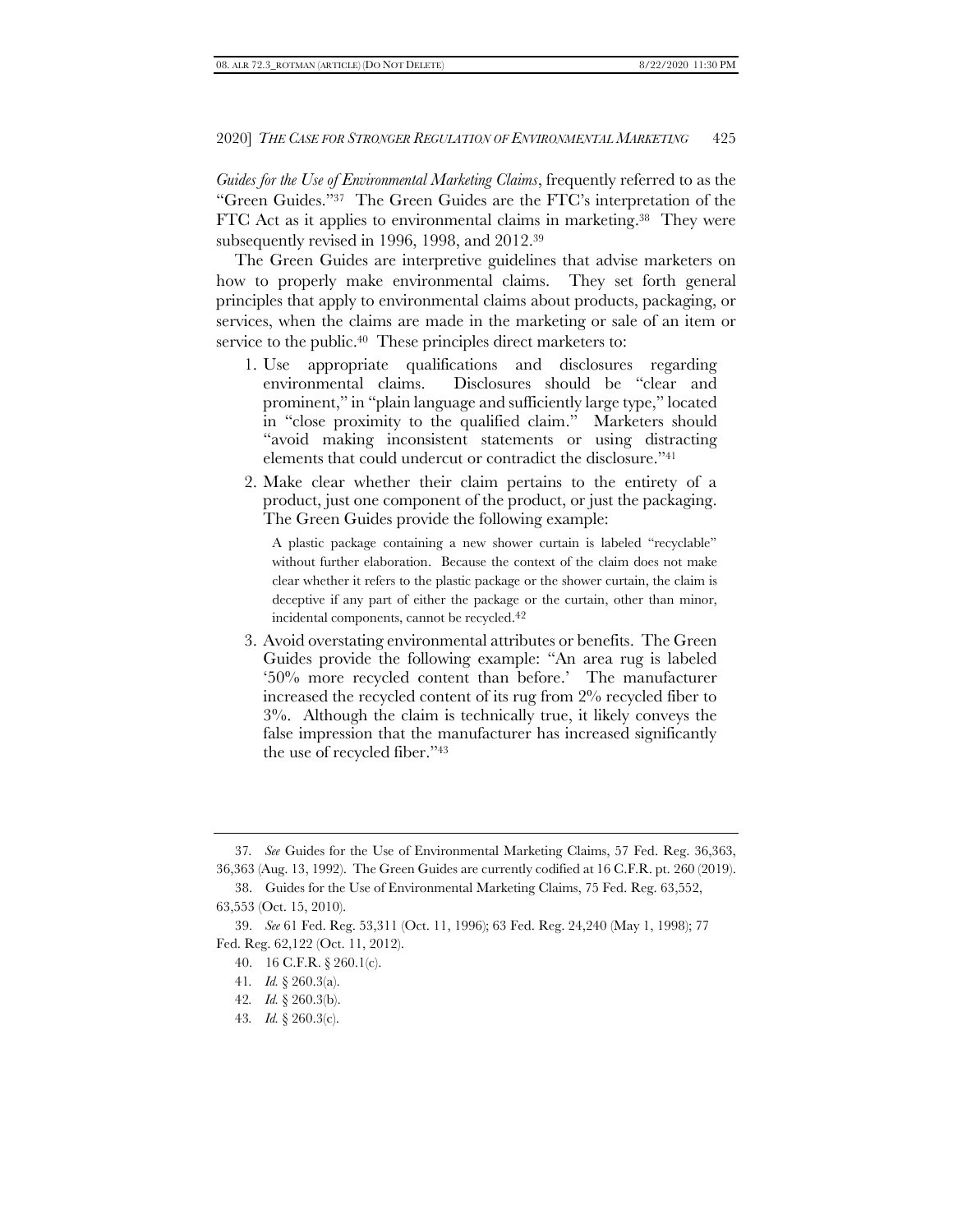4. Ensure that comparative claims are clear and substantiated. The Green Guides provide the following example:

An advertiser notes that its glass bathroom tiles contain "20% more recycled content." Depending on the context, the claim could be a comparison either to the advertiser's immediately preceding product or to its competitors' products. The advertiser should have substantiation for both interpretations. Otherwise, the advertiser should make the basis for comparison clear, for example, by saying "20% more recycled content than our previous bathroom tiles." 44

Marketers must adhere to these principles, regardless of whether the environmental claims are "asserted directly or by implication."<sup>45</sup>

In addition to setting forth general environmental marketing principles, the Green Guides consider how consumers are likely to interpret particular claims and how, in turn, marketers can appropriately substantiate or qualify their claims to avoid deceiving consumers. The Green Guides state that environmental claims must be supported by a "reasonable basis."46 They explain that meeting the reasonable basis standard often requires scientific evidence in the context of environmental claims. 47

The Green Guides, by their own terms, are not binding regulations. 48 Rather, they "help marketers avoid making environmental marketing claims that are unfair or deceptive under  $\S 5$  of the FTC Act<sup>349</sup> by providing "a 'safe harbor' for marketers who want certainty about how to make environmental claims."<sup>50</sup>

To put this in context, the FTC's rulemaking power under § 18 of the FTC Act provides that the Commission may promulgate two different kinds of rules—interpretive rules and legislative rules. <sup>51</sup> The FTC categorizes the Green Guides as interpretive rules, meaning that they are "general statements of policy with respect to unfair or deceptive acts or practices in or

49*. Id.*

50. Guides for the Use of Environmental Marketing Claims, 57 Fed. Reg. 36,363, 36,364 (Aug. 13, 1992).

51*. See* 15 U.S.C. § 57a(a)(1) ("[T]he Commission may prescribe-- (A) interpretive rules and general statements of policy with respect to unfair or deceptive acts or practices in or affecting [commerce](https://www.law.cornell.edu/uscode/text/15/57a) . . . and (B) rules which define with specificity acts or practices which are unfair or deceptive acts or practices in or affectin[g commerce.](https://www.law.cornell.edu/uscode/text/15/57a)").

<sup>44</sup>*. Id.* § 260.3(d).

<sup>45</sup>*. Id.* § 260.1(c).

<sup>46</sup>*. See id.*§ 260.2 ("Marketers must ensure that all reasonable interpretations of their claims are truthful, not misleading, and supported by a reasonable basis before they make the claims."). 47*. Id.*

<sup>48</sup>*. See id*. § 260.1(a) ("The guides . . . do not confer any rights on any person and do not operate to bind the FTC or the public.").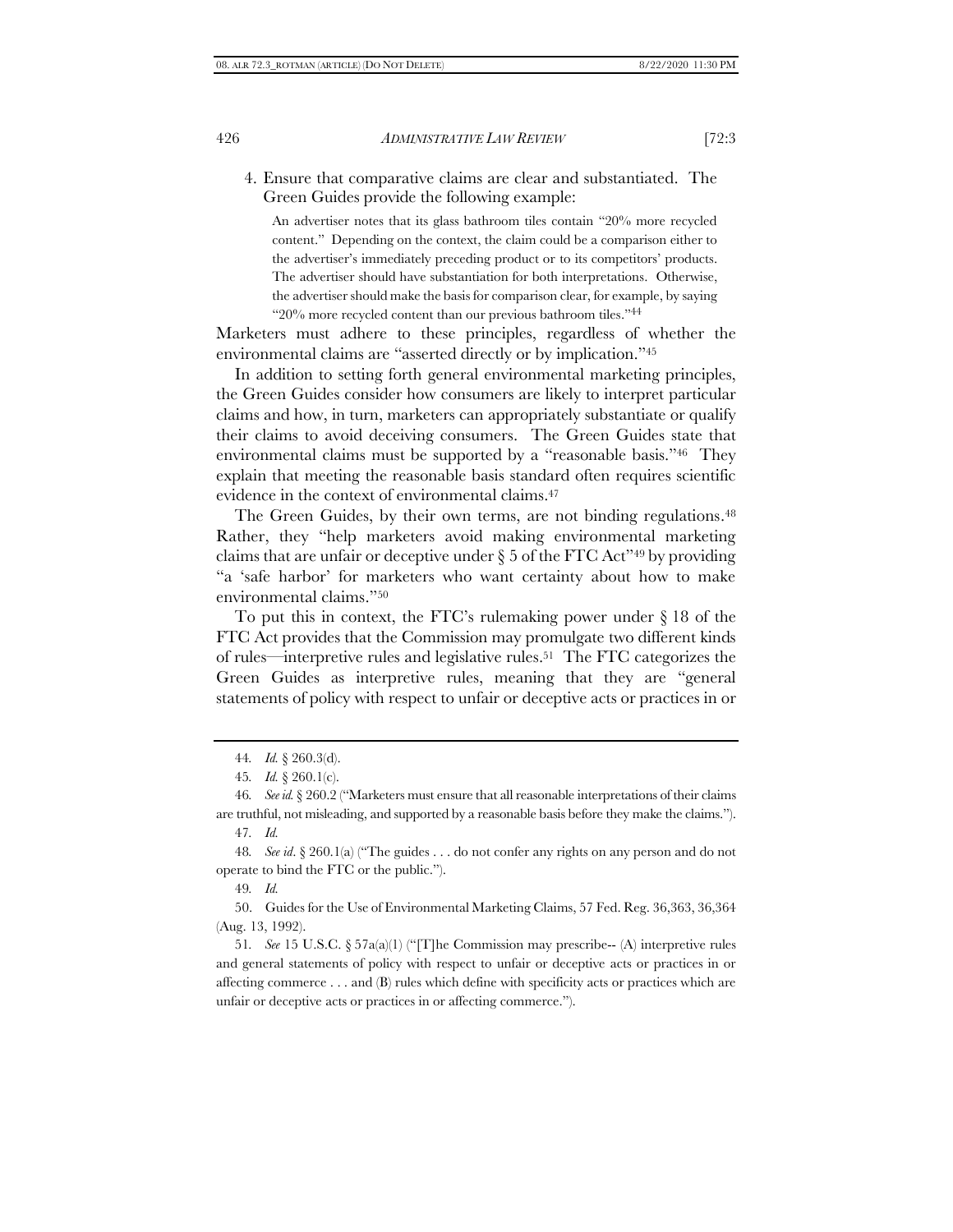affecting commerce."<sup>52</sup> Legislative rules, by contrast, "define with specificity acts or practices which are unfair or deceptive ... in or affecting commerce."53 A full analysis of the differences between interpretative and legislative rules, and the scholarship surrounding this topic, is beyond the scope of this paper; however, it is appropriate to briefly consider the significance of interpretative and legislative rules in the FTC context.

Legislative rules are subject to the requirements of the Administrative Procedure Act,<sup>54</sup> as well as additional procedural requirements prescribed in § 18(b)(1) of the FTC Act and in the Magnuson-Moss Warranty-Federal Trade Commission Improvement Act (FTC Improvement Act), which was passed in 1975. <sup>55</sup> Congress passed the FTC Improvement Act in the wake of several controversial FTC rulemakings. These additional procedural hurdles are intended to, and generally do, slow the FTC rulemaking process. <sup>56</sup> Since the passage of the FTC Improvement Act, the FTC has issued fewer binding rules, <sup>57</sup> and instead has increasingly relied on interpretive rules or industry guides, such as the Green Guides, to avoid the

55. Magnuson-Moss Warranty Federal Trade Commission (FTC) Improvement Act, Pub. L. No. 93-637, 88 Stat. 2183 (1975) (codified as amended at 15 U.S.C. § 57a). The FTC must begin the rulemaking process by publishing an Advance Notice of Proposed Rulemaking (ANPRM) in the Federal Register that contains certain information and invites comments and alternative suggestions. The FTC must also submit this ANPRM to certain Senate and House committees. In addition, before the FTC can issue a Notice of Proposed Rulemaking, the agency must "make a determination that unfair or deceptive acts or practices are prevalent," which it is permitted to do only if "it has issued cease and desist orders regarding such acts or practices," or "any other information available to the [FTC] indicates a widespread pattern of unfair or deceptive acts or practices." 15 U.S.C. § 57a(b); *see also* TODD GARVEY, CONG. RSCH. SERV., R41546, A BRIEF OVERVIEW OF RULEMAKING AND JUDICIAL REVIEW (2017), https://crsreports.congress.gov/product/pdf/R/R41546.

56. In the wake of these new requirements, "it soon became clear that the Magnuson-Moss rulemaking process was too slow to be of much use." PRIDGEN ET AL., *supra* not[e 19,](#page-5-0)  §§ 12:12–14 (discussing procedural burdens imposed pursuant to the FTC Improvement Act). It should be noted that there is an exception to this lengthier process; however, the FTC is subject only to Administrative Procedure Act (APA) rulemaking procedures if Congress expressly directs the FTC to promulgate the rule in question. *See id.*

57. *Id.* at § 12:8.

<sup>52</sup>*. Id.* § 57a(a)(1)(A); *see also* Guides for the Use of Environmental Marketing Claims, 75 Fed. Reg. 63,552, 63,553 (Oct. 15, 2010) ("Industry guides, such as these, are administrative interpretations of the law. Therefore, they do not have the force and effect of law and are not independently enforceable.").

<sup>53.</sup> 15 U.S.C. § 57a(a)(1)(B).

<sup>54.</sup> 5 U.S.C. §§ 551–559, 561–570a, 701–706.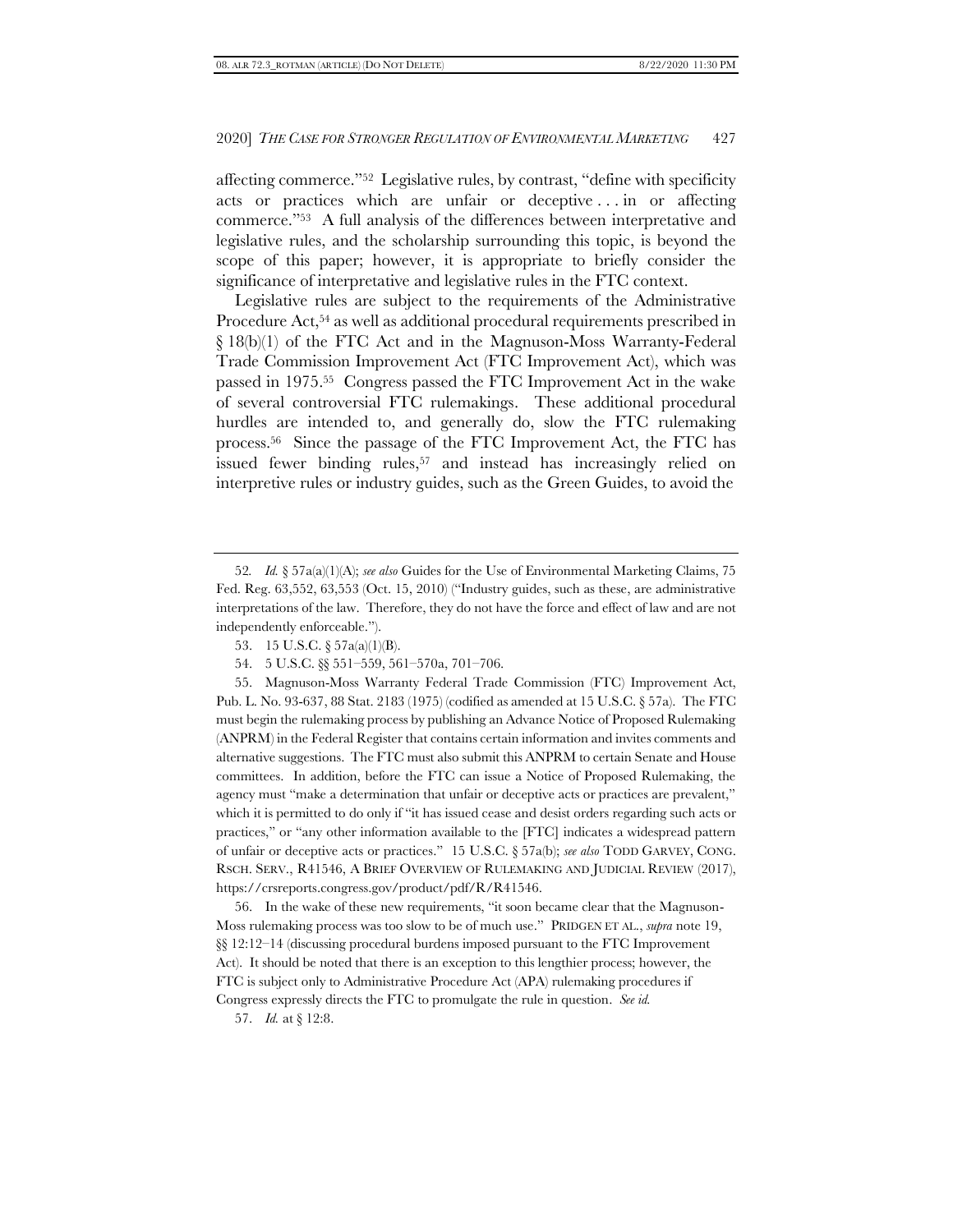cumbersome FTC Improvement Act requirements. <sup>58</sup> These industry guidelines occupy a middle ground between being truly voluntary and legally binding.

The FTC's decision to tackle deceptive and fraudulent "green" marketing using an industry guide, rather than a binding regulation, enabled the FTC to more quickly address the problem at a time when it was under pressure by various stakeholders to do so. While the expedited action was a significant advantage, this approach caused other challenges.

First, voluntary federal guidelines do not preempt disparate state regulations. The Green Guides expressly state that they "do not preempt federal, state, or local laws."59 Although some state laws now adopt by reference the Green Guides in some manner, $60$  the issue of disparate state regulations still is not entirely resolved. 61

Second, despite that the Green Guides expressly state that they are not binding regulations, they read like binding regulations and the FTC has sometimes treated them like binding regulations. The Green Guides classify certain practices as "deceptive" and describe what marketers "should" and "should not" do when making environmental claims in order to comply with § 5 of the FTC Act. These specific directions are arguably inconsistent with a "general statement  $\Box$  of policy, "<sup>62</sup> as an interpretive rule is supposed to be, and instead "define with specificity [unfair] acts or practices,"<sup>63</sup> as legislative rules do. To this end, former FTC Commissioner Mary L. Azcuenaga issued a statement of dissent upon the release of the Green Guides in 1992, questioning whether the Green Guides were legislative rules masquerading as interpretative guidance. 64

- 61*. See* Feinstein, *supra* not[e 7,](#page-3-1) at 255.
- 62. 15 U.S.C. § 57a(a)(1)(A).
- 63*. Id.* § 57a(a)(1)(B).

64*. See* Dissenting Statement of Commissioner Mary L. Azcuenaga Concerning Issuance of Commission Guides on Environmental Marketing Claims, 57 Fed. Reg. 36,363, 36,368–69

<sup>58.</sup> Grodsky, *supra* not[e 8,](#page-3-0) at 171. The FTC's rulemaking history is discussed in detail in PRIDGEN ET AL., *supra* note [19,](#page-5-0) § 12:12. *See also* Cooper J. Spinelli, Note, *Far from Fair, Farther from Efficient: The FTC and the Hyper-Formalization of Informal Rulemaking*, 6 LEGIS. & POL'Y BRIEF 129, 133–34 (2014).

<sup>59.</sup> 16 C.F.R. § 260.1(b) (2019).

<sup>60.</sup> For example, Maine, Rhode Island, and Michigan have all incorporated by reference the Green Guides into state law in some manner. In Maine and Rhode Island, a violation of the Green Guides constitutes a violation of state law (even though, ironically, it does not constitute a violation of federal law). ME. REV. STAT. ANN. tit. 38, § 2142 (2019); MICH. COMP. LAWS ANN. § 445.903 (West 2018); 6 R.I. GEN. LAWS ANN. § 6-13.3-1 (West 2014); (codifying into state law many of the Green Guides requirements).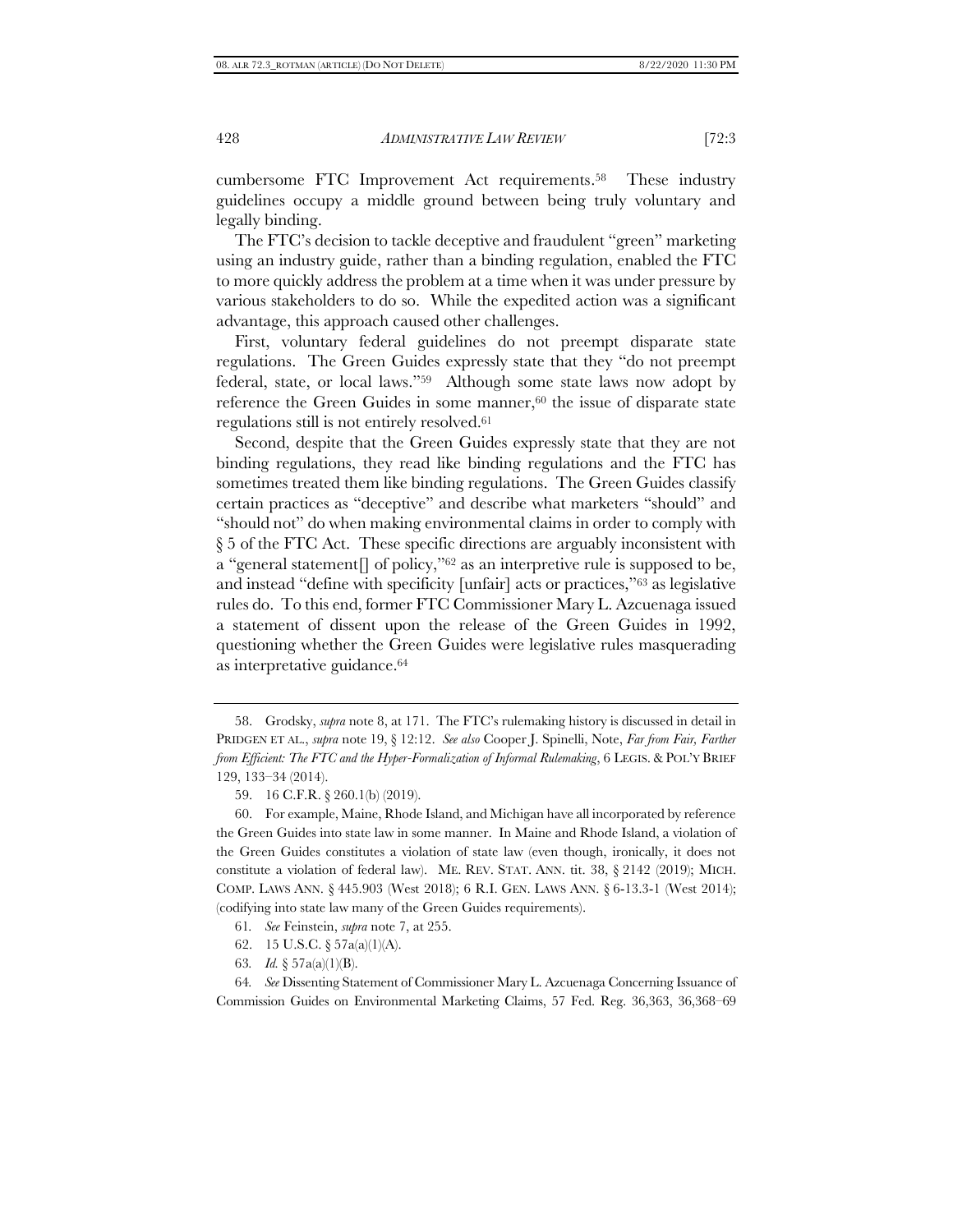A third problem with the interpretive guidance approach is the difficulty with enforcement. The FTC Act is the sole piece of legislation that grants the Commission statutory powers of enforcement over deceptive advertising and other forms of marketing. Because the Green Guides are nonbinding, they "are not independently enforceable."65 Therefore, a violation of the Green Guides is not a violation of a legally binding rule pursuant to the FTC Act, and the FTC is burdened with proving that each Green Guides violation also violates  $\S 5$  of the FTC Act. A related issue is that voluntary guidelines typically are not viewed as final agency actions, which both complicates judicial review and reduces judicial deference to the FTC's determination that a marketer has violated  $\S 5.66$ 

In sum, the Green Guides were intended to curb the growing problem of deceptive and fraudulent "green" marketing in the United States, and they have succeeded in doing so in many respects. Companies marketing products or services have a clearer roadmap for compliance with § 5 of the FTC Act, and American consumers can be more confident that they are not being "greenwashed." This confidence, in turn, leads to higher demand for sustainable products and can reduce the negative impacts of consumption on environmental quality.

The form of the Green Guides as an interpretive guidance document, rather than a binding regulation, leads to several challenges in compliance and enforcement. The substantive purview of the Green Guides is also a factor. While the Green Guides respond to some of the most significant environmental marketing deceptions of the past—such as claims of being "ozone-layer friendly"—they are silent on one of the issues that matters most to today's consumers: "organic" claims. The next section of this Essay discusses the rise of fraud in organic claims, particularly for nonagricultural products.

<sup>(</sup>Aug. 13, 1992) ("Even in the presence of express language disavowing agency intent to bind either itself or the public, courts in this circuit have considered whether allegedly interpretive rules are sufficiently mandatory and definitive to render them legislative in nature.").

<sup>65</sup>*. See* Guides for the Use of Environmental Marketing Claims, 75 Fed. Reg. 63,552, 63,553 (Oct. 15, 2010) ("The Commission, however, can take action under the FTC Act if a marketer makes an environmental claim inconsistent with the Guides. In any such enforcement action, the Commission must prove that the challenged act or practice is unfair or deceptive.").

<sup>66</sup>*. See* Bennett v. Spear, 520 U.S. 154, 177–78 (1997) (holding that agency actions are final only if they (1) constitute the ""consummation" of the agency's decision making process" and (2) impose "'rights or obligations' . . . from which 'legal consequences will flow'"). *See generally* Stephen Hylas, Note, *Final Agency Action in the Administrative Procedure Act*, 92 N.Y.U. L. REV. 1644 (2017) (discussing the challenges in implementing the *Bennett* test).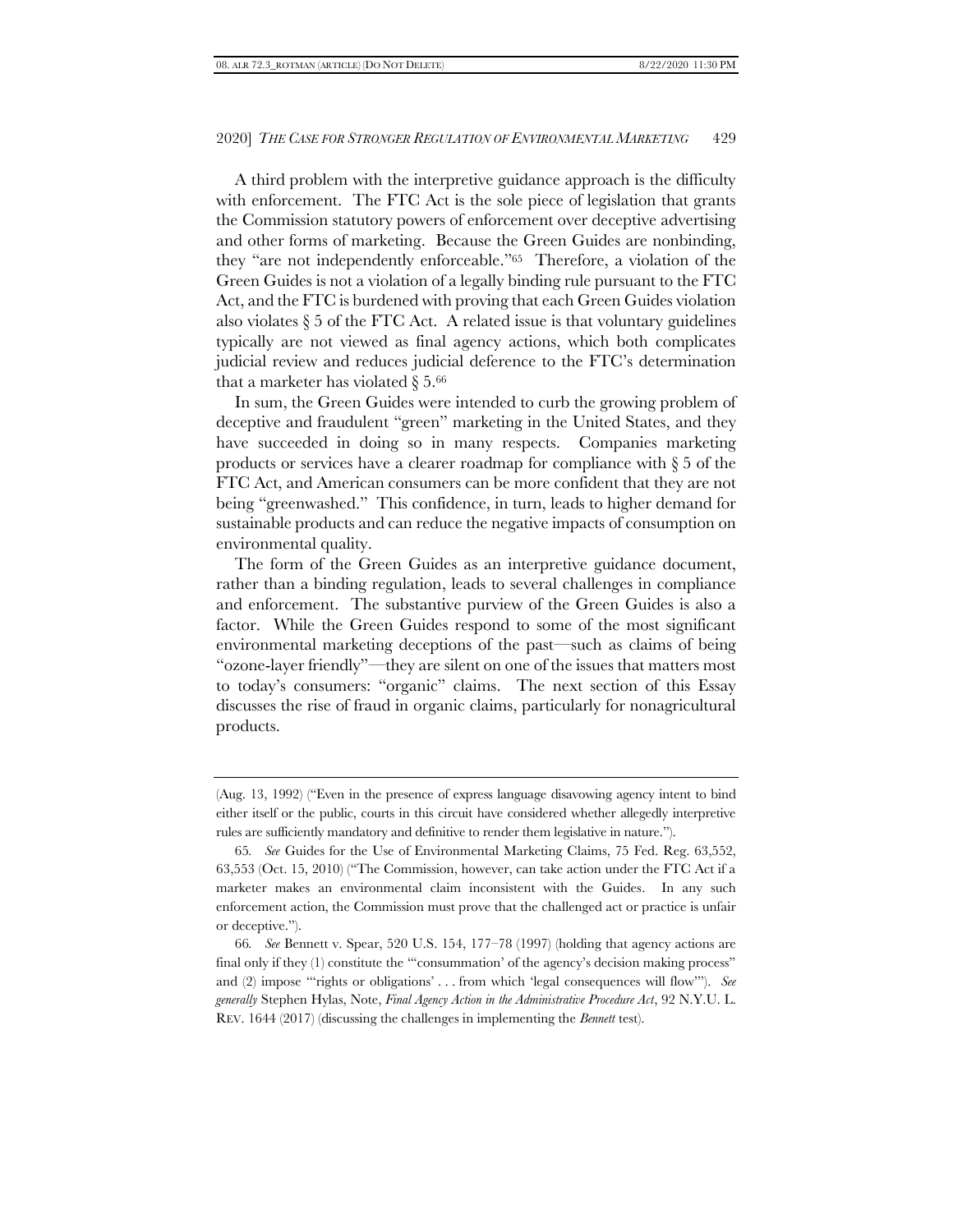# II. DECEPTION AND FRAUD REGARDING "ORGANIC" CLAIMS

The FTC has jurisdiction over most claims made in interstate commerce, 67 and this broad mandate encompasses claims regarding the environmental attributes of products or services. As a practical matter, however, the FTC has historically deferred to the USDA regarding "organic" claims. Because the USDA focuses on agricultural products, this has led to a regulatory gap in oversight of "organic" claims for nonagricultural products, such as manufactured goods. <sup>68</sup> This section discusses the potential for fraud in these types of claims and recent FTC enforcement action that begins to address it.

# *A. Gaps in Oversight and Enforcement*

An Interagency Memorandum of Understanding among the FTC, USDA, and the U.S. Department of Justice, executed in 1999, defines the agencies' joint approach to oversight of competitive conditions in the agricultural marketplace. <sup>69</sup> Despite this effort at coordination, the agencies' concurrent jurisdiction has led to confusion and gaps in enforcement regarding deceptive or fraudulent marketing.

The USDA's Agricultural Marketing Service administers the National Organic Program (NOP), which in pertinent part sets binding regulations for the marketing of domestic agricultural products (in contrast to the purportedly nonbinding Green Guides). <sup>70</sup> The NOP regulations define "organic" and provide for certification of agricultural ingredients produced

69. Memorandum of Understanding between the Antitrust Div., Dep't of Just. & the FTC & the USDA on Cooperation with Respect to Monitoring Competitive Conditions in the Agric. Marketplace (Sept. 16, 1999), https://www.ftc.gov/system/files/documents/coop eration\_agreements/ftcdojdoa-mou.pdf.

70*. See* 7 C.F.R. § 205 (outlining the National Organic Program (NOP)); *see also Guidance and Instructions for Accredited Certifying Agents and Certified Operations*, USDA, https://www.ams.usd a.gov/rules-regulations/organic/handbook (last visited Aug. 12, 2020) (containing more information about organic standards and certification).

<sup>67</sup>*. See* 15 U.S.C. § 45(a)(2) (stating the Commission may prevent persons, partnerships, or corporations except for some banks, savings, and loan institutions from using unfair methods of competition or unfair or deceptive acts).

<sup>68.</sup> Agricultural and nonagricultural products are discussed at length in this Essay. 7 U.S.C. § 6503(a) prescribes that the "[t]he Secretary [of USDA] shall establish an organic certification program for producers and handlers of agricultural products that have been produced using organic methods as provided for in this chapter." An agricultural product is defined as "[a]ny agricultural commodity or product, whether raw or processed, including any commodity or product derived from livestock, that is marketed in the United States for human or livestock consumption." 7 C.F.R. § 205.2 (2019).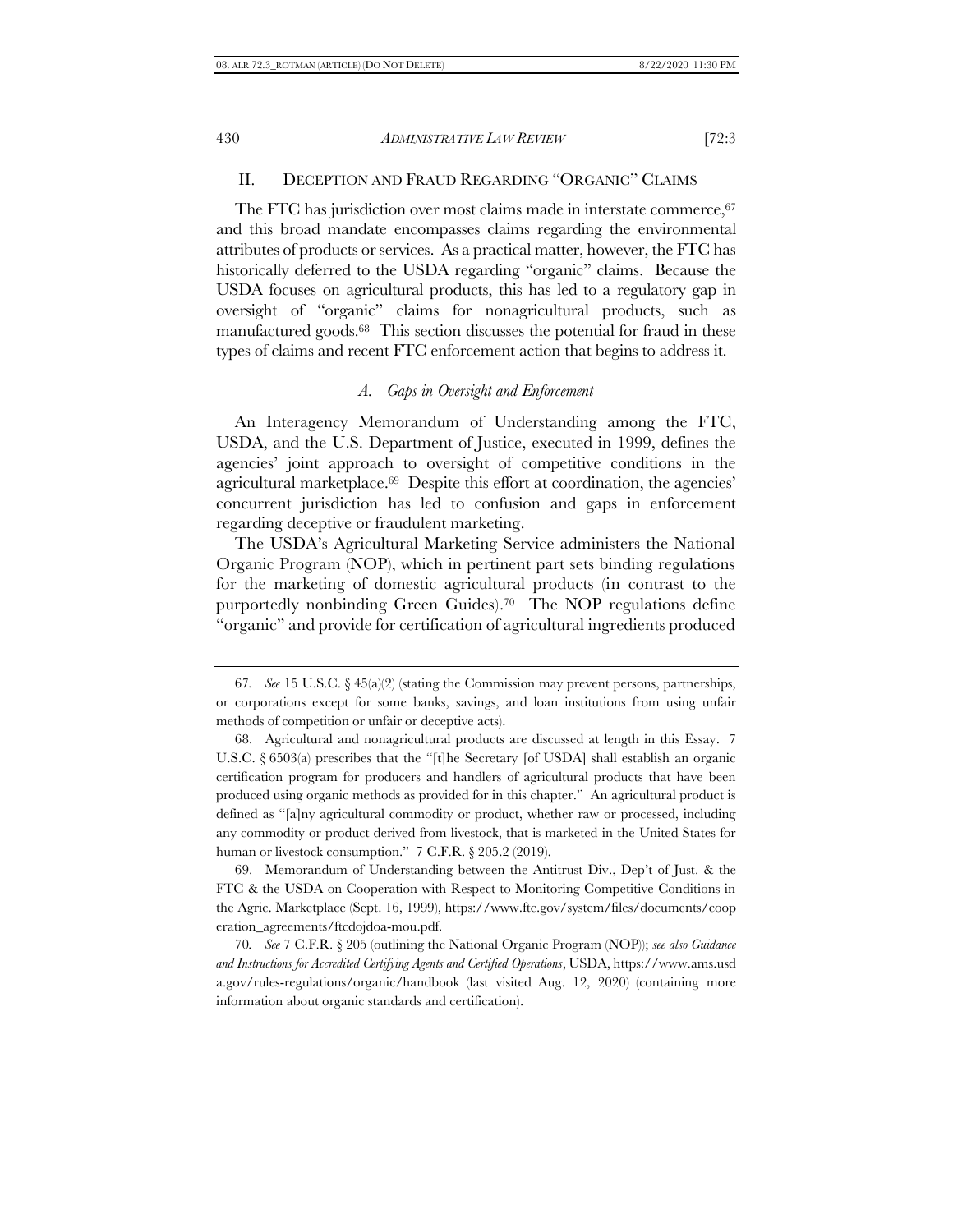under conditions that meet the definition. The NOP regulations also include labeling standards based on the percentage of organic ingredients in a product. <sup>71</sup> Under the NOP, the USDA can suspend or revoke organic certifications and impose civil penalties for noncompliance. <sup>72</sup> Although the NOP sets national standards for "organic" agricultural products, many types of products and services that are marketed as "organic" are not covered by the NOP—for example, home goods (e.g., mattresses, pillows), personal care products (e.g., soaps, shampoos, skin creams), and dry cleaning services. 73

<span id="page-15-0"></span>During the latest revision of the Green Guides, which began in 2007 and was completed in 2012, the FTC considered adding guidance for "organic" claims. <sup>74</sup> It ultimately decided not to do so for two reasons. First, the FTC determined that "organic" claims for agricultural products were sufficiently covered by the NOP. The FTC explained that it "want[ed] to avoid providing advice that is duplicative or inconsistent with the USDA's [NOP], which provides a comprehensive regulatory framework governing organic claims for agricultural products."75 Second, the FTC decided that there was insufficient evidence of the potential for consumer deception: "For organic claims outside the NOP's jurisdiction, and for sustainable and natural claims,

73. Readers may be wondering about the role of the FDA with regard to "organic" products. In brief, the FDA does not regulate use of the term "organic" on food labels, cosmetics, or other products under its jurisdiction. While the FDA regulates other aspects of these products pursuant to the Federal Food, Drug, and Cosmetic Act and the Fair Packaging and Labeling Act, it defers to the USDA NOP on use of the term "organic." *See "Organic" Cosmetics*, FDA(Mar. 8, 2010), https://www.fda.gov/cosmetics/cosmetics-labeling-claims/organic-cosmetics.

74*. See* Guides for the Use of Environmental Marketing Claims, 75 Fed. Reg. 63,552, 63,581 (Oct. 15, 2010) ("The Commission asked commenters to discuss whether and how the Guides should be modified to address the use of environmental marketing claims that either are new or were not common during the last Guides review. Commenters discussed five types of claims: (1) sustainable; (2) organic/natural; (3) made with renewable materials; (4) made with renewable energy; and (5) carbon offsets."); *see also* Guides for the Use of Environmental Marketing Claims, 77 Fed. Reg. 62,122, 62,122 (Oct. 11, 2012) (describing how the agency's final rule was changed as a result of the comments received); Press Release, FTC, FTC Issues Revised "Green Guides" (Oct. 1, 2012) [hereinafter Green Guides Press Release], https://www.ftc.gov/news-events/press-releases/2012/10/ftc-issues-revised-green-guides (explaining that the FTC declined to address use of the term "organic" in the Guides because the agency wanted to avoid issuing a guidance that contradicts USDA).

75. Guides for the Use of Environmental Marketing Claims, 77 Fed. Reg. at 62,124; *see also* Guides for the Use of Environmental Marketing Claims, 75 Fed. Reg. at 63,585–86.

<sup>71.</sup> 7 C.F.R. § 205.300–.311.

<sup>72.</sup> *Id.* § 205.662(g)(1).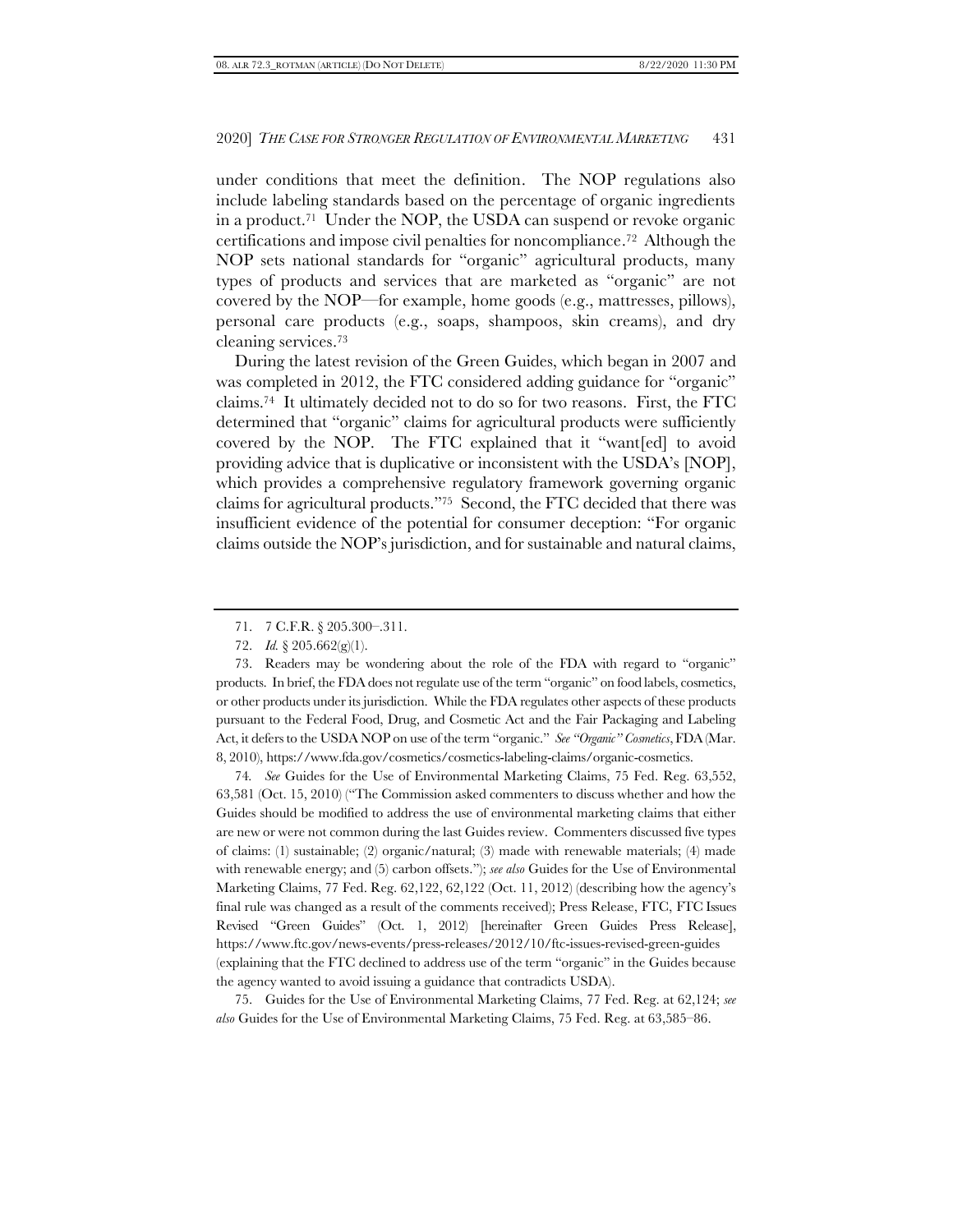the Commission lacks sufficient evidence on which to base general guidance."<sup>76</sup>

The purported "lack of evidence" regarding fraud and deception in "organic" marketing of nonagricultural products prompted the FTC and USDA to co-fund a study aimed at better understanding consumer perception of such claims. The Joint Staff Report summarizing the study stated that "FTC staff initiated the study to determine whether to recommend updates to the FTC's Guides for the Use of Environmental Marketing Claims."77 The Report noted that "[a]lthough NOP regulates organic claims for agricultural products, products either partially or entirely consisting of non-agricultural components do not generally fall within the core of the USDA's program, and the FTC's Guides currently do not provide guidance regarding organic claims for such products."<sup>78</sup>

<span id="page-16-0"></span>The Report, an internet-based study, surveyed over 8,000 individuals. 79 The study tested consumer perception of what an "organic" claim implies about the content of a nonagricultural product. <sup>80</sup> It also tested consumer beliefs regarding the regulation of "organic" claims.<sup>81</sup>

In pertinent part, the study found that a "significant proportion" of consumers surveyed believe that if a nonagricultural product contains even trace amounts of man-made chemicals, then an unqualified "organic" claim for that product is misleading. <sup>82</sup> Also noteworthy were the study's findings regarding perceptions of government regulation. Approximately "30% of [respondents] believe[d]"—incorrectly—"that 'organic' claims for []

<sup>76.</sup> Guides for the Use of Environmental Marketing Claims, 77 Fed. Reg. at 62,124; *see also* Press Release, FTC, *supra* not[e 74](#page-15-0) ("[E]ither because the FTC lacks a sufficient basis to provide meaningful guidance or wants to avoid proposing guidance that duplicates or contradicts rules or guidance of other agencies, the Guides do not address use of the terms 'sustainable,' 'natural,' and 'organic.'"); Guides for the Use of Environmental Marketing Claims, 75 Fed. Reg. at 63,586 (stating that the Commission cannot prohibit marketers from using the term "natural" in the absence of evidence that demonstrates use of the term is always deceptive).

<sup>77.</sup> BUREAU OF ECON. &BUREAU OF CONSUMER PROT., FTC, CONSUMER PERCEPTION OF "RECYCLED CONTENT" AND "ORGANIC" CLAIMS 1 (2016), https://www.ftc.gov/system/ files/documents/reports/consumer-perception-recycled-content-organic-claims-joint-staffreport-federal-trade-commission/consumer\_perception\_of\_recycled\_content\_and\_organic \_2016-08-10.pdf.

<sup>78</sup>*. Id.*

<sup>79</sup>*. Id.* at 5, 7.

<sup>80</sup>*. Id.* at 10–12, 14.

<sup>81</sup>*. Id.* at 10–12.

<sup>82</sup>*. Id.* at 31.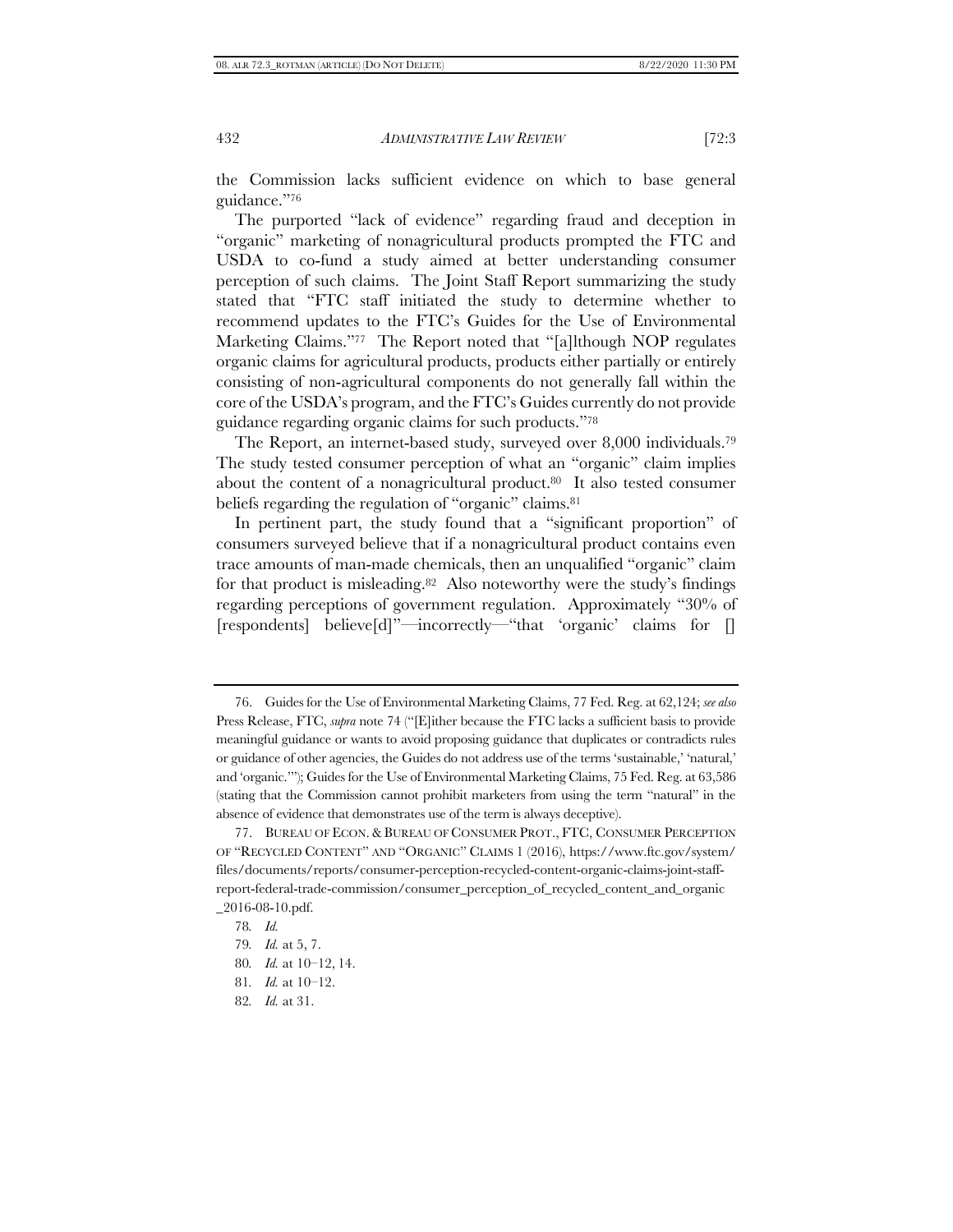shampoo[s] [and] mattresses are certified by the USDA."83 The Joint Staff Report concluded the study results were "sufficiently robust to consider these organic issues further."<sup>84</sup>

<span id="page-17-0"></span>To this end, the Report announced that "the FTC and USDA [would] hold a public roundtable . . . to explore organic claims for non-food products, and how we can work together to reduce deceptive organic claims."85 The roundtable took place in October 2016 with industry members, environmental groups, government agencies, and academics in attendance. Participants emphasized the importance of maintaining the integrity of "organic" claims not only for consumer protection but also to maintain fair competition in the market. <sup>86</sup> For example, Scott Faber, Vice President for Government Affairs for Environmental Working Group, explained that many consumers misunderstand "organic" claims when they are made in reference to nonagricultural products. <sup>87</sup> Additionally, Angela Jagiello, Associate Director of Conference and Product Development at the Organic Trade Association (OTA), noted that in an OTA survey, 60% of participants strongly agreed that "a certification process such as the USDA uses to oversee and enforce the labeling of organic foods should also be used to oversee and enforce the labeling of organic non-food, and products and services."<sup>88</sup> At the same time that the FTC was conducting the consumer study and public roundtable, it was also preparing to bring its first enforcement actions for deceptive "organic" claims, as described in the following section.

<sup>83</sup>*. Id.* at 38. Approximately 36–40% of respondents did not believe these products were regulated by the USDA, and the remainder of respondents reported being unsure. *Id.*

<sup>84</sup>*. Id.* at 4. The study also surveyed consumer perception of "recycled content" claims, and ultimately determined that further FTC guidance on that subject was not necessary. *Id.* 85*. Id.*

<sup>86</sup>*. See Consumer Perceptions of "Organic" Claims Roundtable*, FTC (Oct. 20, 2016), https://www.ftc.gov/news-events/events-calendar/2016/10/consumer-perceptionsorganic-claims-ftc-usda-roundtable; *see also* Transcript for FTC Organic Claims Roundtable, Segment 1, FTC (Oct. 20, 2016) [hereinafter FTC Roundtable Transcript Part 1], https://www.ftc.gov/system/files/documents/videos/consumer-perceptions-organicclaims-roundtable-part-1/ftc\_organic\_claims\_roundtable\_-\_transcript\_segment\_1.pdf; Transcript for FTC Organic Claims Roundtable, Segment 2, FTC (Oct. 20, 2016), https://www.ftc.gov/system/files/documents/videos/consumer-perceptions-organicclaims-roundtable-part-2/ftc\_organic\_claims\_roundtable\_-\_transcript\_segment\_2.pdf.

<sup>87</sup>*.* FTC Roundtable Transcript Part1, *supra* not[e 86.](#page-17-0)

<sup>88</sup>*. Id.*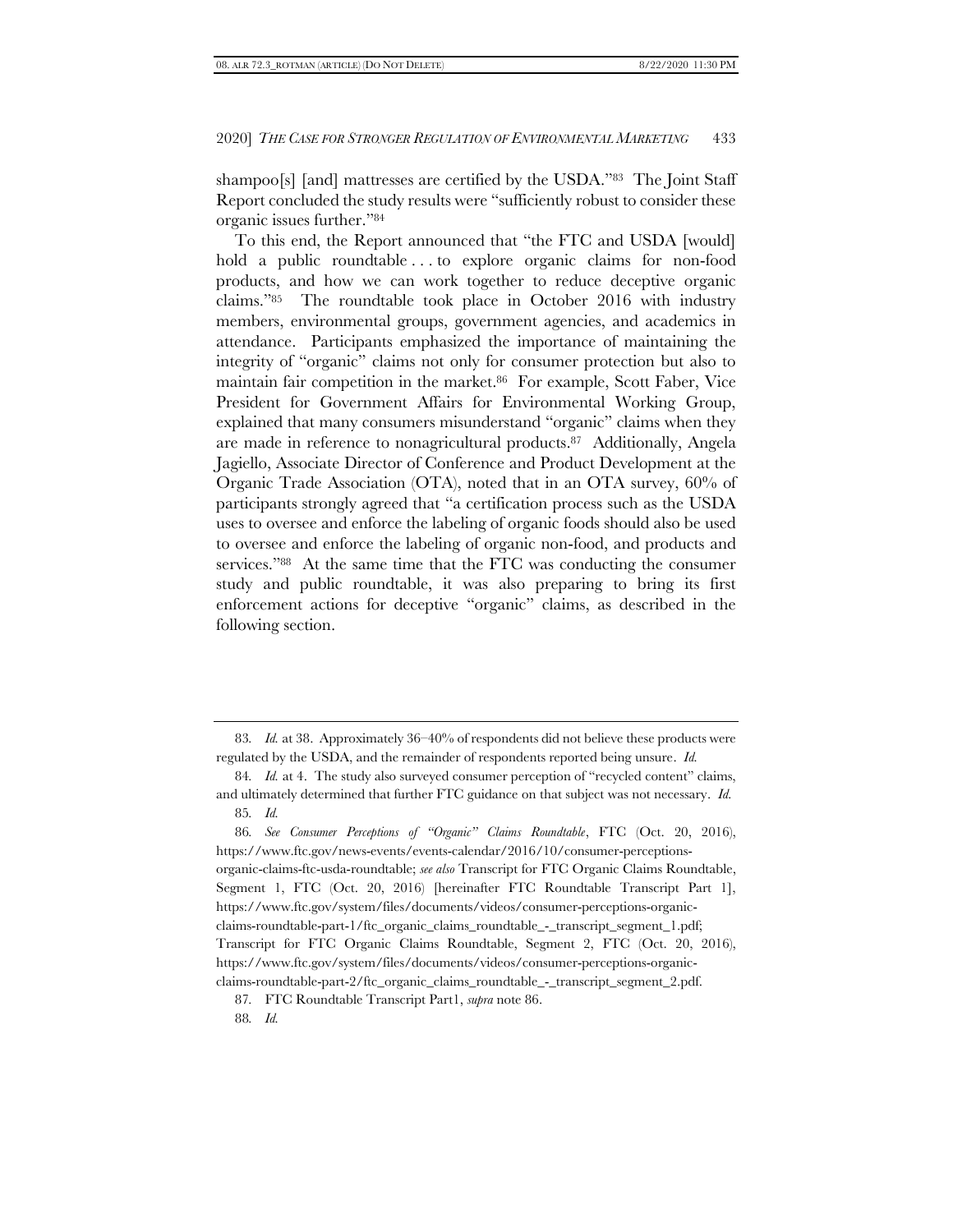# *B. In the Matter of* Moonlight Slumber, LLC *and* FTC v. Truly Organic Inc.

The potential for consumer confusion or deception surrounding "organic" claims for nonagricultural products, as documented by the FTC/USDA study and roundtable, proved to be well-founded. In 2017, the FTC brought its first enforcement action for fraudulent "organic" claims in *In the Matter of Moonlight Slumber, LLC.* <sup>89</sup> Two years later, the FTC brought its second enforcement action for fraudulent "organic" claims in *FTC v. Truly Organic*  Inc.,<sup>90</sup> and recovered over \$1.75 million in penalties.<sup>91</sup>

To be clear, the FTC has been actively combating other forms of greenwashing for years, and those cases inform the FTC's current approach towards fraudulent "organic" claims. For example, in 2013, the court ordered marketers of a fuel additive to pay \$800,000 in consumer redress due to unsubstantiated claims that their Enviro Tabs would increase fuel efficiency and reduce air emissions. <sup>92</sup> In 2014, the FTC settled charges against a diaper manufacturer that had falsely claimed its products were "100% biodegradable," "'certified' biodegradable," and "compostable."<sup>93</sup> That same year, the FTC entered a Consent Order with a manufacturer of plastic lumber that had "misled consumers and distributors about the recycled content, post-consumer recycled content, and recyclability of its

92. Stipulated Order for Permanent Injunction and Monetary Judgment Against Green Foot Global, LLC, William C. Hyman, and Mary Ann P. Hyman at 3, 4–6, FTC v. Green Foot Glob., LLC, No. 2:13-cv-02064 (D. Nev. Nov. 19, 2013); *see also* Press Release, FTC, FTC Sends Refunds to Consumers Duped by Marketers Who Claimed Fuel Additive Could Drastically Increase Fuel Economy and Reduce Emissions (Apr. 30, 2014), https://www.ftc.g ov/news-events/press-releases/2014/04/ftc-sends-refunds-consumers-duped-marketers-whoclaimed-fuel.

93. Down to Earth Designs, Inc., 157 F.T.C. 476, 510–13 (2014), https://www.ftc.gov/sy stem/files/documents/commission\_decision\_volumes/volume-157/ftc\_volume\_decision\_157 \_jan\_-\_jun\_2014pages\_462-630.pdf; *see also* Press Release, FTC, FTC Approves Final Order Settling Charges that Down to Earth Designs, Inc. Made Deceptive Environmental Claims for its Diapers and Related Products (Mar. 19, 2014), https://www.ftc.gov/news-events/pressreleases/2014/03/ftc-approves-final-order-settling-charges-down-earth-designs-inc.

<sup>89.</sup> 164 F.T.C. 869 (2017) (Complaint), https://www.ftc.gov/system/files/documents/co mmission\_decision\_volumes/volume-164/vol164complete.pdf.

<sup>90.</sup> Complaint for Permanent Injunction and Other Equitable Relief, FTC v. Truly Organic Inc., No. 1:19-cv-23832 (S.D. Fla. Sept. 13, 2019).

<sup>91.</sup> Stipulated Order for Permanent Injunction and Monetary Judgment; Order Closing Case at 3, FTC v. Truly Organic Inc., No. 1:19-cv-23832 (S.D. Fla. Sept. 18, 2019).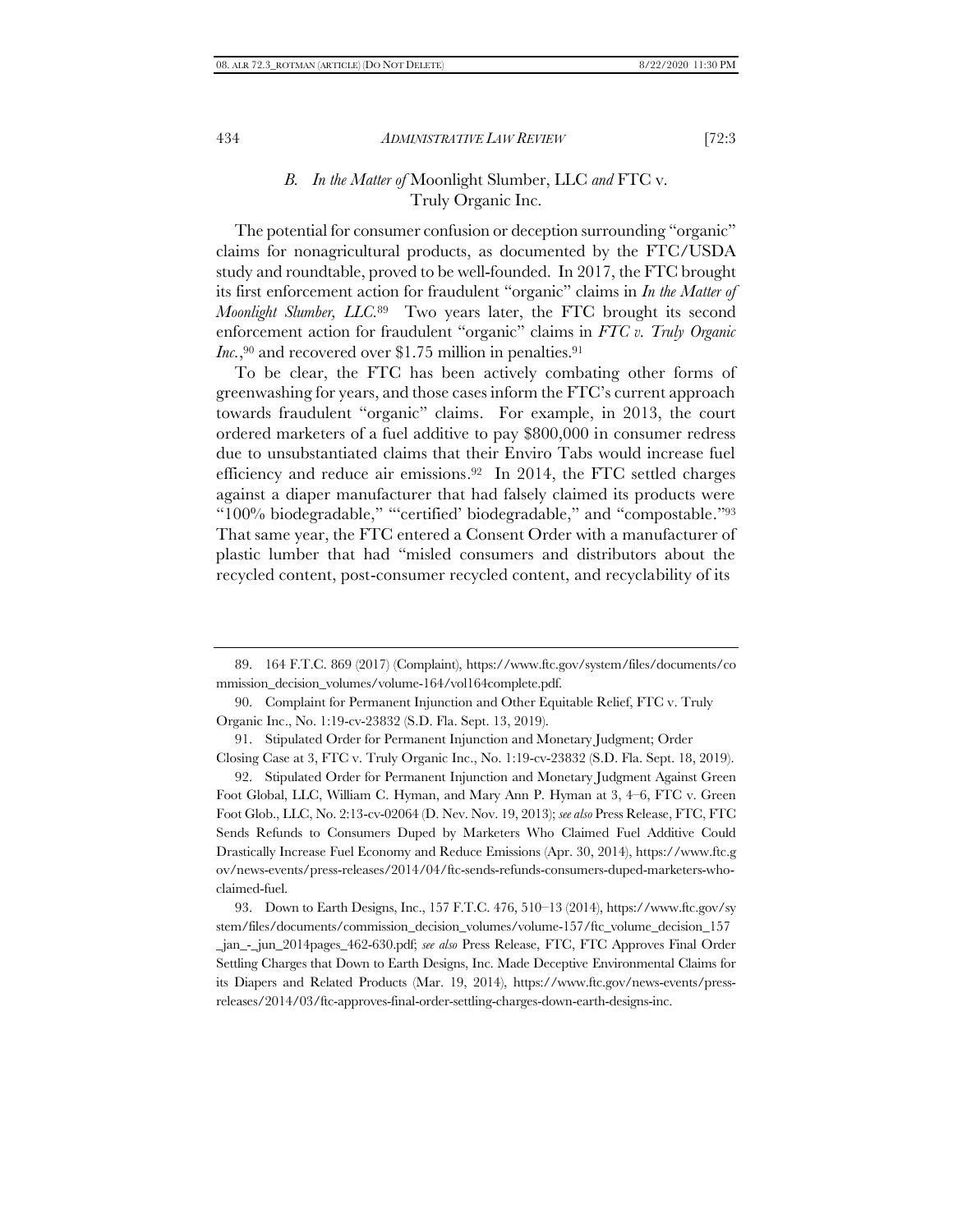products."94 Another case of note, from 2016, involved an FTC cease and desist order against a sunscreen manufacturer that had falsely claimed its product was "100% natural."95 And finally, in 2018, the FTC entered a Consent Order in *In the Matter of Benjamin Moore & Co., Inc.* <sup>96</sup> The paint company falsely claimed that its products would not emit volatile organic compounds (VOCs) or other harmful chemicals and marketed its products using self-awarded environmental seals. 97

What sets *Moonlight Slumber* and *Truly Organic* apart is that they were the first enforcement actions by the FTC to tackle the burgeoning problem of false or deceptive "organic claims." In 2017, the FTC issued a four-count complaint against Moonlight Slumber, LLC (Moonlight Slumber), an Illinois corporation that manufactures baby mattresses and maternity pillows at its factory near Chicago, and sells them throughout the United States. <sup>98</sup> The complaint was based on the FTC's authority to prevent deceptive claims in marketing under § 5(a) of the FTC Act. <sup>99</sup> The claims alleged included:

94. N.E.W. Plastics Corp., 157 F.T.C. 900, 922 (2014); *see also* Press Release, FTC, FTC Approves Final Order Settling Charges That N.E.W. Plastics' Claims for Its Plastic Lumber Products Were Misleading (Apr. 7, 2014), https://www.ftc.gov/news-events/pressreleases/2014/04/ftc-approves-final-order-settling-charges-new-plastics.

95. Cal. Naturel, Inc., 162 F.T.C. 1066, 1070–71 (2016), https://www.ftc.gov/system/fil es/documents/commission\_decision\_volumes/volume-162/vol162complete.pdf; *see also* Press Release, FTC, FTC Rules California Naturel, Inc. Misled Consumers, Violated the FTC Act (Dec. 12, 2016), https://www.ftc.gov/news-events/press-releases/2016/12/ftc-rules-californianaturel-inc-misled-consumers-violated-ftc.

96. 165 F.T.C. 731 (2018), https://www.ftc.gov/system/files/documents/commission\_de cision\_volumes/volume-165/ftc\_volume\_decision\_165\_jan\_-\_jun\_2018pages\_725-969.pdf.

97*. Id.* at 750–52, 761; *see also* Press Release, FTC, FTC Approves Final Consent Orders Settling Charges That Four Paint Companies Misled Consumers Through Claims Their Products Are Emission- and VOC-Free (Apr. 27, 2018), https://www.ftc.gov/newsevents/press-releases/2018/04/ftc-approves-final-consent-orders-settling-charges-four-paint.

98. Moonlight Slumber, LLC, 164 F.T.C. 869 (2017) (Complaint), https://www.ftc.gov /system/files/documents/commission\_decision\_volumes/volume-164/vol164complete.pdf. Moonlight Slumber, LLC is now doing business as "Moonlight."

99. *Id.* at 874.

100. *Id.* at 870, ¶ 4(a)–(e). The FTC alleged that, in reality, "[t]he substantial majority of content in Respondent's Starlight Simplicity and Little Star mattresses is nonorganic . . . . Only the mattress ribbon, a minor component of the mattresses, is purely organic." *Id.* at 871, ¶ 6. It continued: "Most of Respondent's mattresses contain cores made wholly or substantially of polyurethane, a non-natural material made almost entirely from

<sup>1.</sup> Moonlight Slumber had falsely advertised its baby mattresses as "organic," "natural," and "plant-based."<sup>100</sup>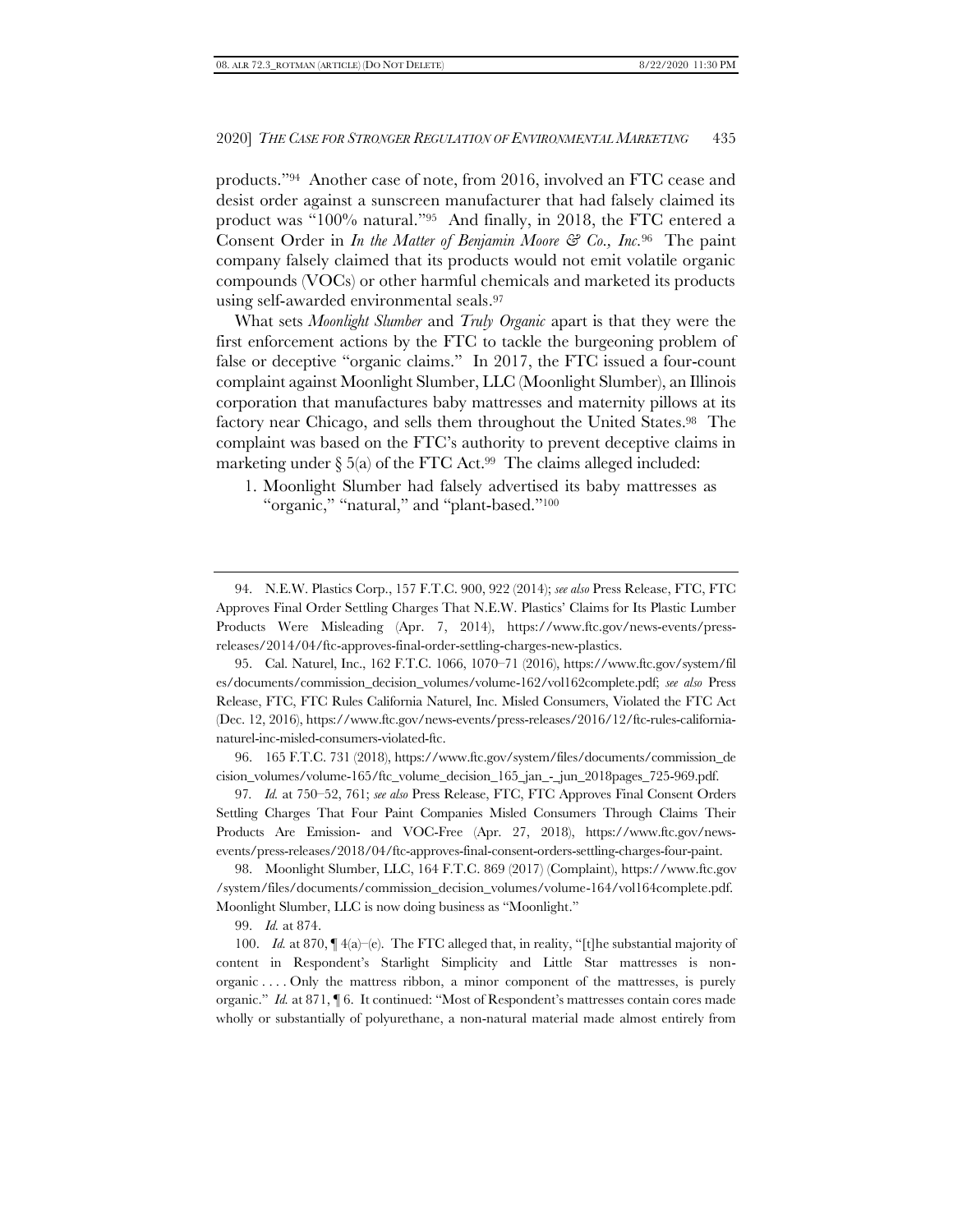- 2. Moonlight Slumber had falsely claimed that testing had proven its mattresses do not emit VOCs, when in fact there was no testing to substantiate that claim. 101
- 3. Moonlight Slumber had represented that its mattresses were certified by Green Safety Shield, but "failed to disclose . . . adequately that the Green Safety Shield is its own designation" and not a certification from an independent third party. 102

On October 4, 2017, the FTC published a Federal Register notice seeking public comment regarding the draft Consent Agreement and Consent Order. <sup>103</sup> During the thirty-day comment period, the FTC received only one comment, which was from the OTA. <sup>104</sup> The OTA expressed support for the proposed Consent Agreement, remarking that "[c]onsumer demand for organic products continues to show double-digit growth with no signs of slowing," and that this "provides great incentive for marketers to take advantage of the term 'organic' and apply it to products that may contain little to no 'organic' material."105 In its comment, the OTA suggested that the FTC develop a draft policy statement regarding "organic" claims for nonagricultural and partially nonagricultural products, noting that these products are outside the scope of the USDA's jurisdiction under the NOP,<sup>106</sup> leaving a "largely undefined and unregulated space."<sup>107</sup>

isocyanates and polyols derived from petrochemicals." *Id.* ¶ 7. In addition, the FTC asserted that "the latex used in the core for the Little Star mattress is not a natural material, but is synthetic." *Id.* Further, "[t]he foams used in Respondent's Starlight Supreme, Starlight Sleepwell, Starlight Dream, Little Star, Little Dreamer, Little Dreamer Deluxe, and Little Angel mattresses contain little or no plant-based material." *Id.* ¶ 8.

<sup>101</sup>*. See id.* at 873 ("Respondent has represented . . . that [its] mattresses will not emit any substance, including volatile organic compounds. In fact, Respondent did not possess and rely upon a reasonable basis to substantiate that its mattresses will not emit any substance, including volatile organic compounds.").

<sup>102</sup>*. Id.* at 874.

<sup>103.</sup> Moonlight Slumber, LLC; Analysis to Aid Public Comment, 82 Fed. Reg. 46,243, 46,243 (Oct. 4, 2017).

<sup>104</sup>*.* Press Release, FTC, FTC Approves Final Consent Order in Moonlight Slumber, LLC, Advertising Case (Dec. 12, 2017), https://www.ftc.gov/news-events/press-releases/20 17/12/ftc-approves-final-consent-order-moonlight-slumber-llc.

<sup>105.</sup> Letter from Gwendolyn Wyard, Vice President, Organic Trade Ass'n, to Off. of the Sec'y, FTC 1, 4 (Oct. 27, 2017), www.ftc.gov/system/files/documents/public\_comments/2017 /10/00002-141568.pdf (commenting on FTC's proposed consent agreement to settle charges).

<sup>106</sup>*. Id.* at 2–3.

<sup>107</sup>*. Id.* at 1.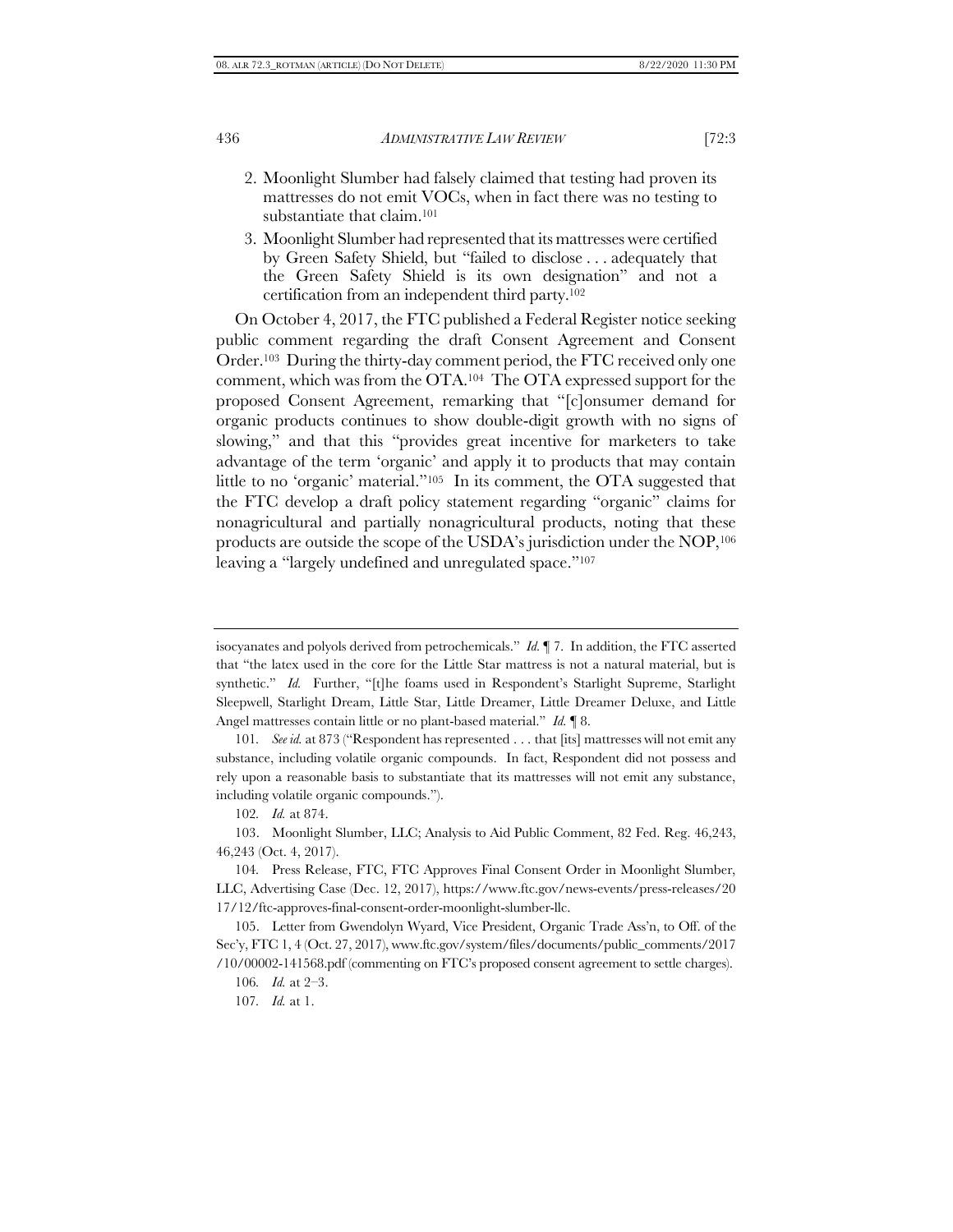The Consent Order, entered on December 11, 2017, prohibits Moonlight Slumber from continuing to engage in deceptive environmental marketing practices. <sup>108</sup> It also provides that Moonlight Slumber may be liable for civil penalties for future violations of the Consent Order. 109

*Truly Organic* involves similar issues. The USDA started the *Truly Organic* investigation, with later involvement by the FTC. Truly Organic Inc. (Truly Organic), a Florida corporation, packages and labels personal care products (e.g., body wash, baby lotion, and personal lubricant) and homecare products (e.g., cleaning spray), and markets them to consumers in the United States. <sup>110</sup> Truly Organic manufactures some of these products itself; it also purchases some finished products from wholesalers and packages them for retail sale. <sup>111</sup> Truly Organic sells these products on its website as well as on third-party websites. 112

On September 13, 2019, the FTC filed a complaint against Truly Organic, invoking § 5(a) of the FTC Act. <sup>113</sup> The complaint alleged that, from 2015 to 2019, Truly Organic falsely advertised its products as "certified organic," "USDA organic," "USDA certified organic," and containing "100% organic ingredients"—when, in fact, none of Truly Organic's products had ever been certified as organic by the USDA NOP, and some do not contain any organic ingredients at all. <sup>114</sup> It further alleged that, in addition to directly making these false claims, Truly Organic had distributed press kits to third parties (e.g., social media influencers) containing the false claims, which the third parties then disseminated on social media channels. 115

The complaint further claimed that in 2016, the USDA had issued a Notice of Warning to Truly Organic and its Chief Executive Officer, Maxx

112*. See id.* ¶ 10 (pointing out websites such as "ulta.com, urbanoutfitters.com, nordstrom.com, and aerie.com").

113*. See id.* at ¶ 28 ("Section 5(a) of the FTC Act, 15 U.S.C. § 45(a), prohibits 'unfair or deceptive acts or practices in or affecting commerce.'").

114*. Id.* at ¶ 31. The Complaint also alleges false "vegan" claims.

115*. See id.* at ¶¶ 16, 33–34 ("Defendants have distributed the promotional materials . . . to third parties for use in the marketing and sale of Defendants' products. In so doing, Defendants have provided the means and instrumentalities to these third parties for the commission of deceptive acts or practices.").

<sup>108.</sup> Moonlight Slumber, LLC, 164 F.T.C. 869, 901–04 (2017).

<sup>109</sup>*. Id.*

<sup>110.</sup> Complaint for Permanent Injunction & Other Equitable Relief ¶¶ 6,9, FTC v. Truly Organic Inc., No. 1:19-cv-23832, (S.D. Fla. Sept. 13, 2019).

<sup>111</sup>*. See id.* (noting Truly Organic's "products fall into two categories: (1) products that they 'make' by purchasing wholesale bath, beauty, and home products online, adding ingredients to increase visual appeal, and repackaging; and (2) 'bath bombs' and soaps that they purchase as finished products from online wholesalers and resell at a substantial markup").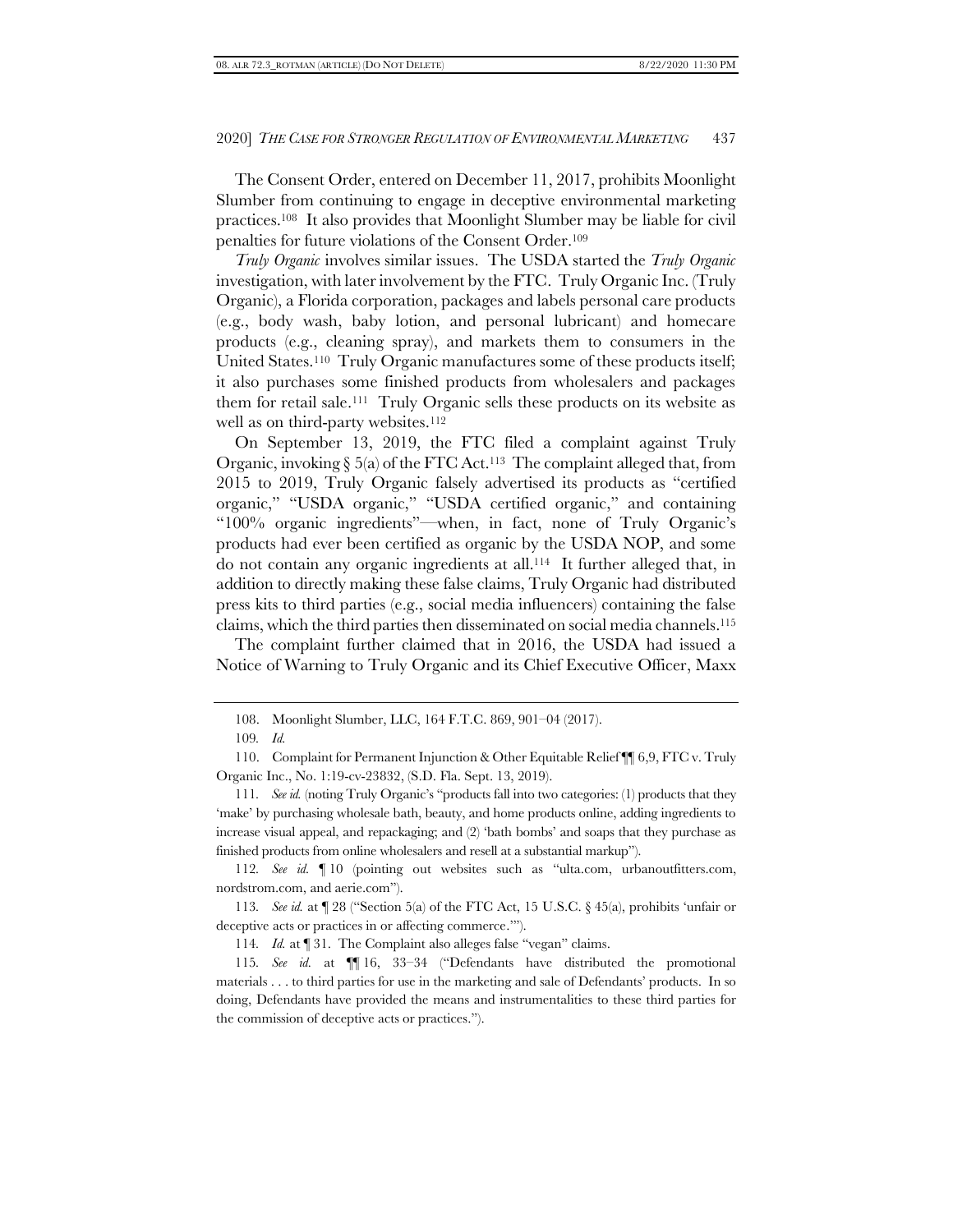Harley Appelman, stating that Truly Organic was not "a certified organic operation" and, therefore, was prohibited from advertising its products as "USDA organic" or "certified organic."116 The complaint alleged that, despite the Notice of Warning, Truly Organic continued its deceptive "organic" marketing campaign until May 2019, when the FTC informed the company that it had begun an investigation. 117

On September 18, 2019, five days after the FTC filed the complaint, the United States District Court for the Southern District of Florida issued a Stipulated Order for Permanent Injunction and Monetary Judgment and Order Closing Case. <sup>118</sup> The Order prohibited Truly Organic and Appelman from making false or unsubstantiated "organic," "vegan," or other health or environmental claims regarding their products in the future and from providing third parties the means and instrumentalities to do so. <sup>119</sup> The Order imposed a monetary penalty of \$1.76 million—the FTC's first penalty collected for false "organic" claims. <sup>120</sup> The Commission voted 5-0 to approve the filing of the complaint and proposed Stipulated Final Order. Commissioner Rohit Chopra issued a separate statement emphasizing that Truly Organic's conduct had "distorted competition for organic products, inflicting harm on honest producers" as well as consumers.<sup>121</sup>

As shown by the history of FTC enforcement actions involving environmental marketing, there has never been a lack of unscrupulous marketers that are willing to deceive consumers to gain an unfair advantage over competitors. While *Moonlight Slumber* and *Truly Organic* may be extreme examples of deceptive "organic" claims in marketing made at the expense of vulnerable populations, such as babies and pregnant women, it is unrealistic to assume that they are isolated cases. More likely, they are emblematic of the latest trend in greenwashing—the misuse of buzzwords like "organic" and "vegan"—which the FTC must take further action to address.

<sup>116</sup>*. See id.* at ¶ 18 ("On June 16, 2016, the USDA issued a Notice of Warning to Defendants confirming that Truly Organic 'is not a certified organic operation, but represented its products as such on product labels and company website.'").

<sup>117</sup>*. See id.* at ¶ 23 ("Until the FTC contacted Defendants in May 2019, Truly Organic's website incorporated the statement '100% Organic Ingredients—Truly Organic' in its metadata.").

<sup>118.</sup> Stipulated Order for Permanent Injunction and Monetary Judgment; Order Closing Case, FTC v. Truly Organic Inc., No. 1:19-cv-23832 (S.D. Fla. Sept. 18, 2019).

<sup>119</sup>*. Id.* at 2–3.

<sup>120</sup>*. Id.* at 3.

<sup>121.</sup> Press Release, Rohit Chopra, Commissioner, Statement on In re Truly Organic (Sept. 19, 2019), https://www.ftc.gov/system/files/documents/public\_statements/1544655/commis isoner\_rohit\_chopra\_statement\_on\_truly\_organic\_sept\_19\_2019.pdf.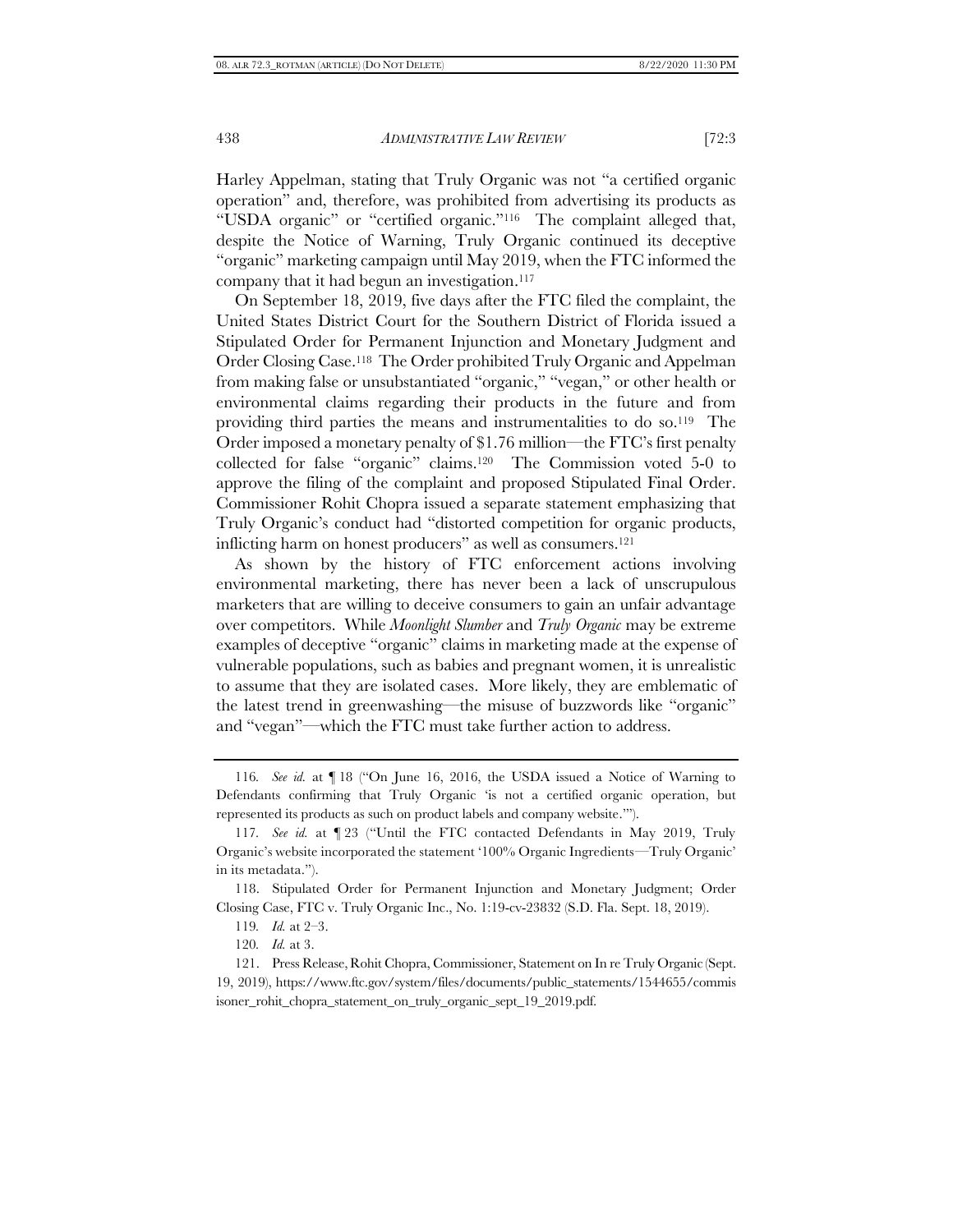### III. RECOMMENDATIONS

Greenwashing hurts business competitors, consumers, and the environment. It is well documented that even isolated instances of greenwashing can make consumers skeptical of all products marketed as "green," and can lead consumers to question not only the supposed ecoattributes of those products, but all claims about those products made in marketing materials. <sup>122</sup> Purchasers of "green" products are not the only ones who are affected; exposure to fraudulent "green" marketing materials can leave broad swathes of consumers confused, dissatisfied, and disloyal. <sup>123</sup> If allowed to continue, greenwashing can ultimately lead consumers to avoid products that are marketed as "green."124 Frankly, this is a shame given the magnitude of environmental challenges and the importance and urgency of reducing the environmental impact of consumptive activities.

Because greenwashing can have far-reaching impacts on consumer purchasing, the problem of fraudulent or deceptive "organic" claims regarding nonagricultural products affects more than the businesses and consumers operating in that sector. Many businesses and numerous consumers are impacted due to the effect on consumer decisionmaking that can then artificially affect competition and opportunity.

This section of the Essay offers three recommendations for reducing unfounded and deceptive "organic" claims in the marketing of nonagricultural products. First, the FTC should take immediate steps to tighten its investigation and enforcement oversight regarding "organic" claims and to improve coordination with the USDA NOP. Second, the FTC should add provisions regarding "organic" claims to its next revision of the Green Guides, which is slated for revision in 2022. Finally, in the longer term, the FTC should consider making the Green Guides into legislative rules, similar to the NOP regulations.

# *A. Enhanced FTC Oversight of "Organic" Claims and Improved Coordination with USDA NOP*

The gap in regulatory oversight of "organic" claims for nonagricultural products exposed by *Moonlight Slumber* and *Truly Organic* needs to be closed. As those cases showed, the FTC's historical approach of deferring to the USDA NOP on all things "organic" left the door open for fraudulent and

<sup>122.</sup> Hendy Mustiko Aji & Bayu Sutikno, *The Extended Consequence of Greenwashing: Perceived Consumer Skepticism*, 10 INT'L J. BUS. & INFO. 433, 461, 463 (2015).

<sup>123.</sup> Marta Pagán Martínez et. al, *Fuzzy Inference System to Study the Behavior of the Green Consumer Facing the Perception of Greenwashing*, 242 J. CLEANER PROD., Aug. 31, 2019, at 20. 124*. Id.*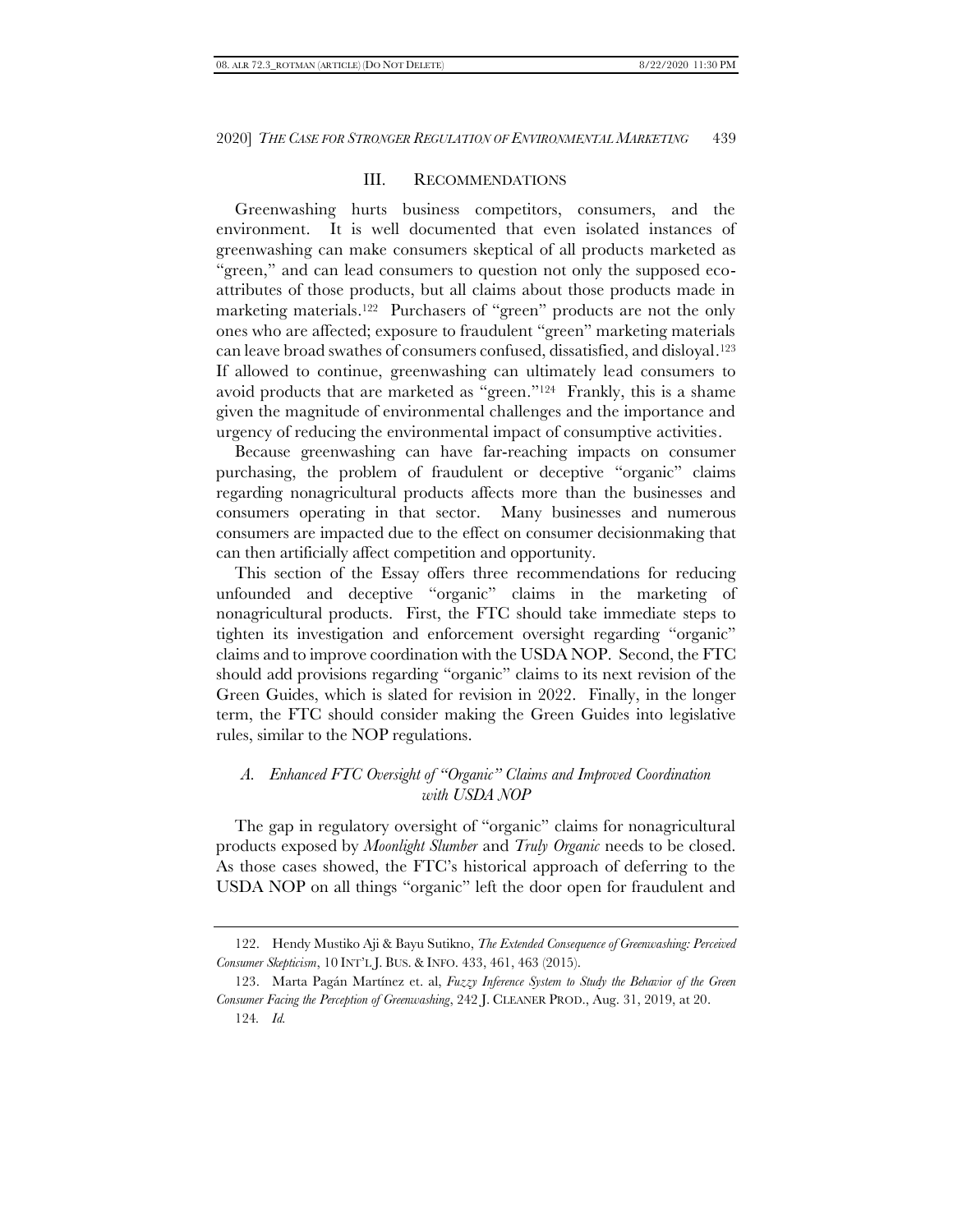deceptive claims. The FTC and USDA should continue to work towards improved coordination in their oversight of "organic" products. To this end, the agencies should more clearly delineate what constitutes an "agricultural product" within the scope of the NOP and what does not. Although the NOP regulations define "agricultural product,"<sup>125</sup> the *Moonlight Slumber* and *Truly Organic* cases reveal a gray area in which neither the FTC nor the USDA has been proactively addressing fraudulent or deceptive claims.

Apart from coordination with the USDA, there are some steps that the FTC could—if it has sufficient desire and resources to do so—implement on its own to help curb fraudulent "organic" and other "green" claims. If budgetary conditions allow, the FTC could focus its hiring efforts on additional technical staff with expertise in environmental sustainability who could review environmental claims in marketing and analyze their potential environmental impact. Also, the FTC could launch a task force to tackle deceptive environmental claims, as it has done recently for other areas of concern, such as anticompetitive behaviors in the technology industry. <sup>126</sup> At a minimum, in the short term, the FTC could develop a webpage that offers the public a portal for submitting complaints and viewing investigation and enforcement reports, similar to the USDA NOP website. 127

#### *B. Revising the Green Guides to Address "Organic" Claims*

According to the regulatory review schedule published in the Federal Register in May 2019, the FTC plans to initiate the next revision of the Green Guides in 2022. <sup>128</sup> The foundation is well laid for the addition of a section on "organic" claims. As explained in Section III above, the FTC considered adding a section on "organic" claims in the 2012 revision of the Green Guides, but ultimately decided not to on grounds that it had insufficient evidence that consumers were being deceived by "organic"

<sup>125.</sup> As noted above, 7 C.F.R. § 205.2 (2019) provides that an "agricultural product" is an "agricultural commodity or product, whether raw or processed, including any commodity or product derived from livestock, that is marketed in the United States for human or livestock consumption."

<sup>126</sup>*.* Press Release, FTC, FTC's Bureau of Competition Launches Task Force to Monitor Technology Markets (Feb. 26, 2019), https://www.ftc.gov/news-events/pressreleases/2019/02/ftcs-bureau-competition-launches-task-force-monitor-technology.

<sup>127</sup>*. See National Organic Program*, USDA, https://www.ams.usda.gov/about-ams/program s-offices/national-organic-program (last visited Aug. 12, 2020).

<sup>128.</sup> Regulatory Review Schedule, 84 Fed. Reg. 18,746, 18,747 (May 2, 2019).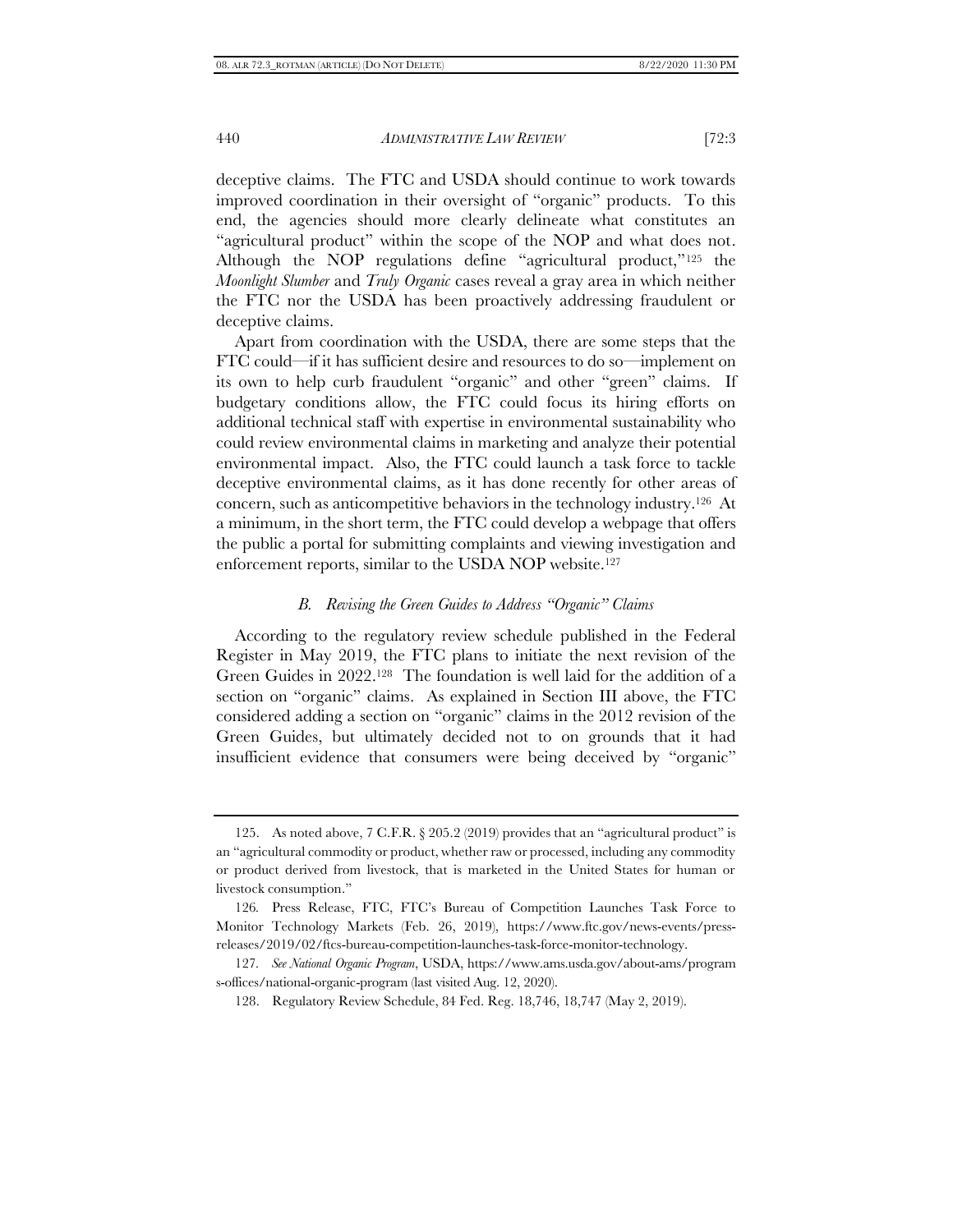claims. <sup>129</sup> The findings of the subsequent FTC/USDA co-funded study and public roundtable, together with the fraud exposed in the *Moonlight Slumber* and *Truly Organic* cases, strongly support the FTC including guidance on "organic" claims in the next revision of the Green Guides. In so doing, the FTC could consider developing an accreditation and certification program for manufacturers of "organic" nonagricultural products similar to the certification of "organic" growers by accredited certifiers under the NOP, which has largely been successful in maintaining the integrity of "organic" claims for agricultural products. 130

The FTC has, in fact, already begun revising its industry-specific interpretive guidance documents to include "organic" claims. In 2018, the FTC revised its Guides for the Jewelry, Precious Metals, and Pewter Industries (Jewelry Guides) to include a new section on "organic" pearls. The Jewelry Guides, like the Green Guides, is an interpretive guidance document that advises marketers without being a binding regulation. <sup>131</sup> The Jewelry Guides now state that "it is unfair or deceptive to use the term 'organic' to describe, identify, or refer to an imitation pearl, unless the term is qualified in such a way as to make clear that the product is not a natural or cultured pearl."<sup>132</sup> By updating the Jewelry Guides to address "organic" pearls, the FTC has taken an initial step towards reducing fraudulent and deceptive claims for nonagricultural products.

Importantly, the FTC has shown an intention to keep abreast of changing conditions in the marketplace. In fall 2018 and spring 2019, the FTC held Hearings on Competition and Consumer Protection in the 21st Century (CCP Hearings). These hearings primarily focused on the FTC's role in the face of rapidly-changing technology, with many topics centering on antitrust law and consumer privacy and protection. <sup>133</sup> Although the CCP Hearings did not specifically address environmental marketing or "organic" claims, they indicate that the FTC wants to keep pace with changing consumer preferences and to be mindful of the accompanying new opportunities for fraud.

- 130*. See* 7 C.F.R. § 205.400 (2019).
- 131. 16 C.F.R. § 23.0(d) (2019).
- 132. 16 C.F.R. § 23.21(e).

133*. See Hearings on Competition and Consumer Protection in the 21st Century*, FTC, www.ftc.gov/policy/hearings-competition-consumer-protection (last visited Aug. 11, 2020) ("The Federal Trade Commission held a series of public hearings during the fall 2018–spring 2019 examining whether broad-based changes in the economy, evolving business practices, new technologies, or international developments might require adjustments to competition and consumer protection law, enforcement priorities, and policy.").

<sup>129.</sup> Green Guides Press Release, *supra* note [74](#page-15-0) (stating that it lacked a sufficient basis, including consumer perception evidence, upon which to provide guidance on certain organic claims); *see also* BUREAU OF ECON. & BUREAU OF CONSUMER PROT., *supra* not[e 77,](#page-16-0) at 5.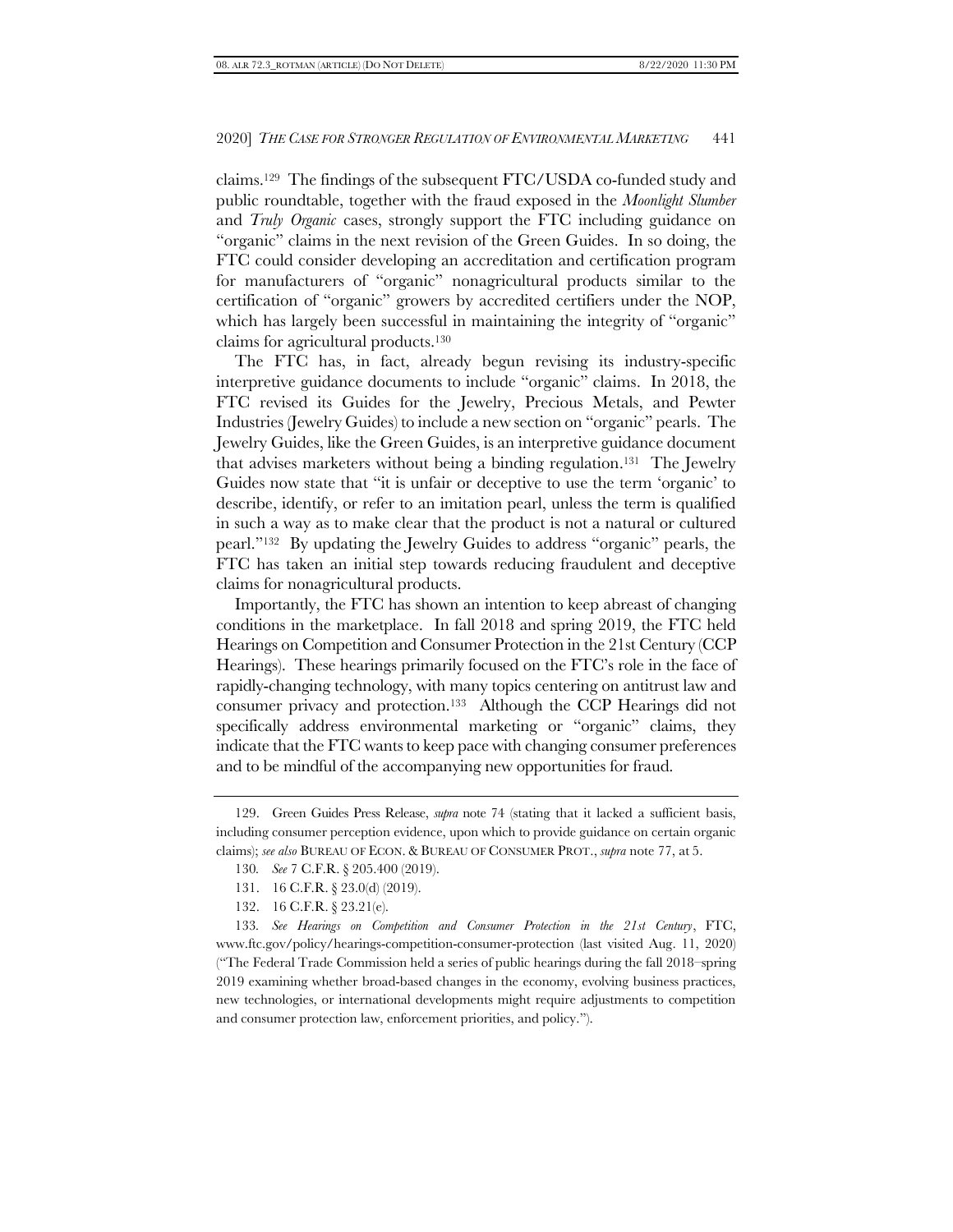#### *C. Formalizing the Green Guides as Legislative Rules*

Looking further forward, the FTC should consider formalizing the Green Guides as legislative rules. The FTC's decision in the early 1990s to tackle rampant fraud and deception in "green" marketing through an industry guide, rather than a binding regulation, made sense because it allowed the FTC to begin addressing the problem more quickly. But for the past thirty years, the Green Guides have remained in an ill-defined, hybrid status as de facto rules that do not actually have the force of law. As discussed above, this has led to problems regarding preemption, enforcement, and judicial review.

Now is the time to give the Green Guides more teeth—not only to help prevent fraudulent "organic" claims, but to curb whatever yet-unseen greenwashing tactics lay around the corner. The FTC's limited investigation, enforcement, and legal resources could be deployed more effectively if the Green Guides were legally binding and independently enforceable, without requiring a separate showing by the FTC that each Green Guides violation is also a violation of § 5 of the FTC Act. The NOP, which has been largely successful at preventing fraudulent and deceptive claims regarding organic agricultural products, is implemented pursuant to binding USDA regulations. Many scholars agree that formalizing the Green Guides as binding regulations would provide a variety of benefits for both the marketplace and consumers. 134

As discussed in Section II, the rulemaking process prescribed by the FTC Improvement Act is lengthy, involving advanced notice of the proposed rulemaking and the potential for extensive written and oral testimony. <sup>135</sup> To this end, the most efficient option for the Green Guides to become legislative rules is through a congressional mandate. If Congress passes a statute directing the FTC to promulgate a specific regulation, then the FTC is exempt from many rulemaking procedural requirements. At present, there does not appear to be any activity in Congress regarding such a bill. In the absence of a congressional mandate, the FTC would be required to follow the FTC Improvement Act rulemaking process when making the Green

<sup>134</sup>*. See* Lauren C. Avallone, Comment, *Green Marketing: The Urgent Need for Federal Regulation*, 14 PENN ST. ENVTL. L. REV. 685, 697–98 (2006); Jessica Fliegelman, Note, *The Next Generation of Greenwash: Diminishing Consumer Confusion Through a National Eco-Labeling Program*, 37 FORDHAM URB. L.J. 1001, 1037 (2010); Gibson, *supra* note [5,](#page-3-2) at 434.

<sup>135.</sup> For reference, it took the FTC nine years to promulgate the Credit Practices Rule pursuant to this process—by which point, elements of it were already outdated*. See* Paul H. Luehr, Comment, *Guiding the Green Revolution: The Role of the Federal Trade Commission in Regulating Environmental Advertising*, 10 UCLA J. ENVTL. L. & POL'Y 311, 329 (1992).